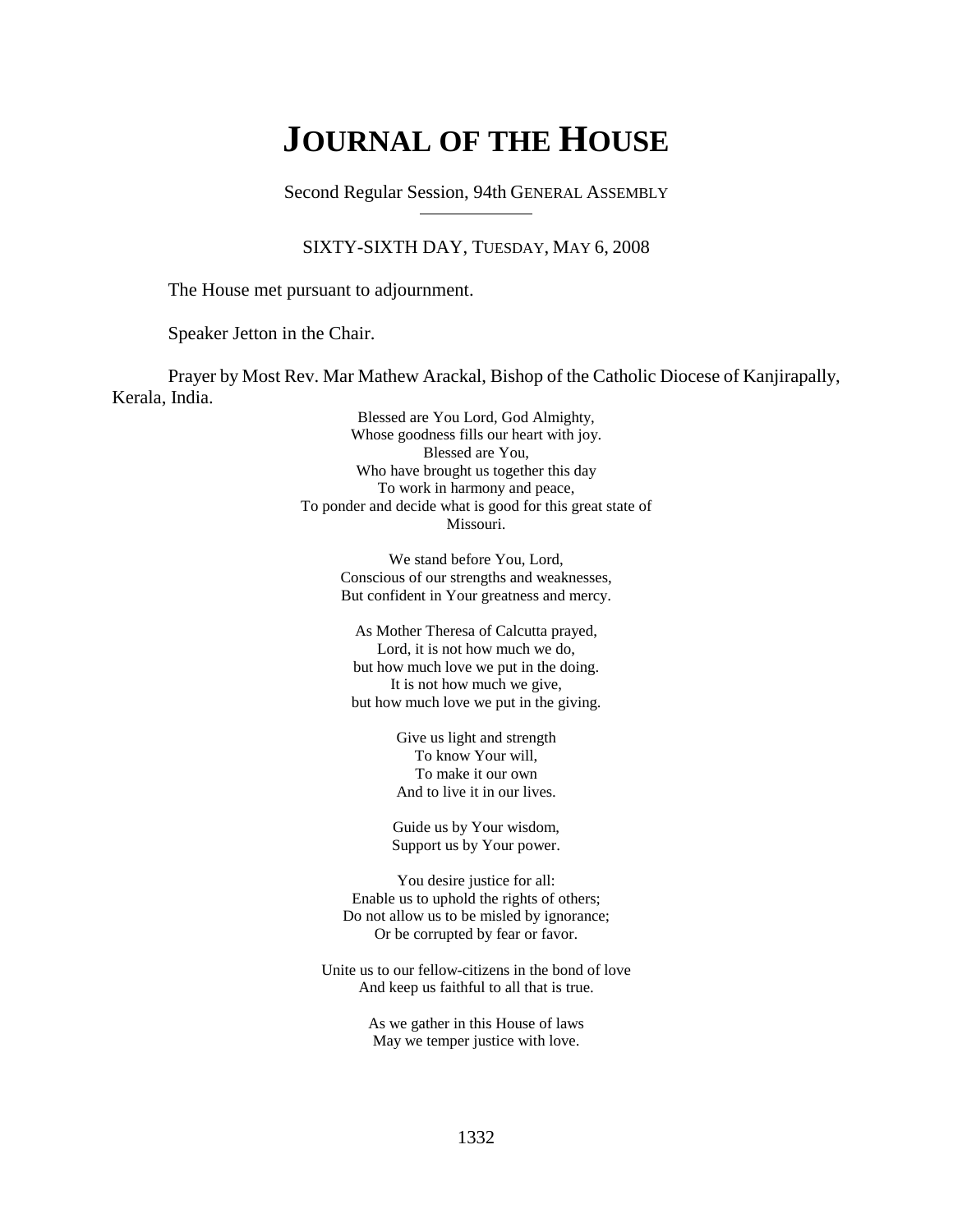"Lead us from untruth to Truth; Lead us from darkness to Light; Lead us from death to immortality". Amen.

The Pledge of Allegiance to the flag was recited.

The Speaker appointed the following to act as Honorary Pages for the Day, to serve without compensation: Jenna Price, Nikki Larabee, Joshua Smith, Aaron Moser, Payton Scarbrough, Kourtney Sybert, Emily Summers, Bailey Sue Morris, Macae Mudd, Aaron Howerton, Reggie Stockman, Keiffer Buckels, Chelsea Wehrli, Jodi Sollars, Rachel Long, Jill Riley, Terry Graves, Michelle Sharp, Ashley Harbin, Cheyanne Murphy, Andrew Robert Huckaby, Kevin Le, Tonyelle Temple, Quinton Le and Joey Scally.

The Journal of the sixty-fifth day was approved as printed.

## **SPECIAL RECOGNITION**

The Eleventh Annual House Employee Appreciation Day was held and employees were recognized for their service. The Outstanding Employees of the Year were Trevor Fox and Ron Massman.

Representative Day assumed the Chair.

## **BILLS IN CONFERENCE**

**CCR SCS HB 2004**, relating to appropriations, was taken up by Representative Icet.

On motion of Representative Icet, **CCR SCS HB 2004** was adopted by the following vote:

| Aull           | Avery           | Baker 25       | Baker 123    | <b>Bivins</b> |
|----------------|-----------------|----------------|--------------|---------------|
| Bland          | <b>Brandom</b>  | Brown 30       | Brown 50     | <b>Bruns</b>  |
| Casey          | Chappelle-Nadal | Cooper 120     | Cooper 155   | Cox           |
| Cunningham 145 | Cunningham 86   | Curls          | Darrough     | Daus          |
| Davis          | Day             | Deeken         | Denison      | Dixon         |
| Donnelly       | Dougherty       | Dusenberg      | El-Amin      | Emery         |
| Ervin          | Faith           | Fallert        | Fares        | Fisher        |
| Flook          | Franz           | Funderburk     | George       | Grill         |
| Grisamore      | Guest           | Harris 23      | Harris 110   | Hobbs         |
| Hodges         | Holsman         | <b>Hoskins</b> | Hubbard      | Hunter        |
| Icet           | Johnson         | Jones 89       | Jones 117    | Kelly         |
| Kingery        | Komo            | Kratky         | Kraus        | Kuessner      |
| Lampe          | Lembke          | Liese          | Lipke        | Loehner       |
| Lowe 44        | Marsh           | May            | McClanahan   | McGhee        |
| Meadows        | Meiners         | Moore          | Munzlinger   | Muschany      |
| Nance          | Nasheed         | <b>Nieves</b>  | <b>Nolte</b> | Norr          |
| Onder          | Parkinson       | Parson         | Pearce       | Pollock       |
| Portwood       | Pratt           | Ouinn 7        | Richard      | Robb          |
| Robinson       | Roorda          | Rucker         | Ruestman     | Ruzicka       |
| Salva          | Sater           | Scavuzzo       | Schaaf       | Schad         |
|                |                 |                |              |               |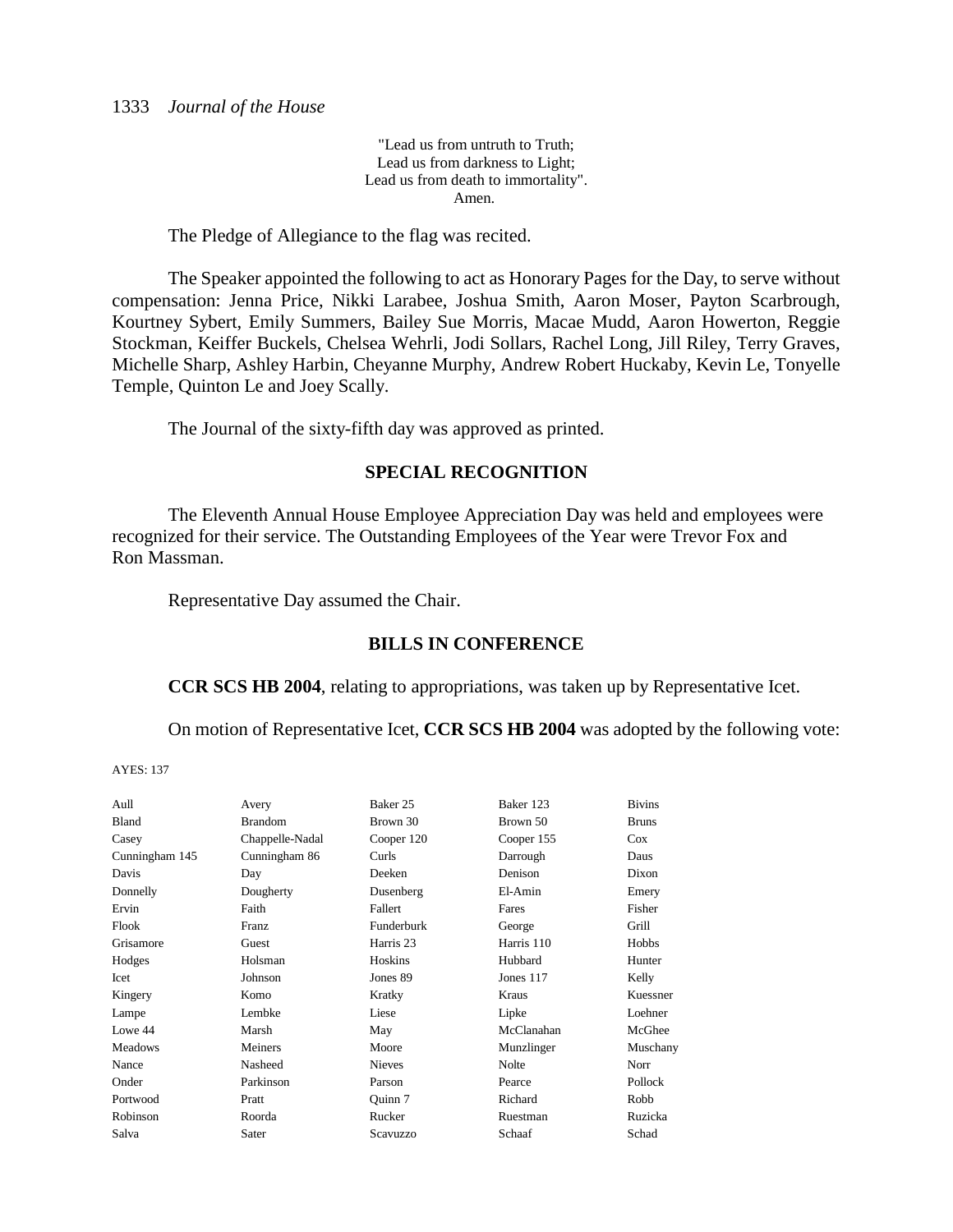# *Sixty-sixth Day–Tuesday, May 6, 2008* 1334

| Scharnhorst                   | Schieffer  | Schlottach   | Schneider  | Schoeller  |
|-------------------------------|------------|--------------|------------|------------|
| Schoemehl                     | Self       | Shively      | Silvey     | Smith 14   |
| Smith 150                     | Stevenson  | St. Onge     | Storch     | Stream     |
| Sutherland                    | Thomson    | Threlkeld    | Tilley     | Viebrock   |
| Villa                         | Wallace    | Walsh        | Walton     | Wasson     |
| Wells                         | Weter      | Whorton      | Wilson 119 | Wilson 130 |
| Wood                          | Wright 159 | Wright-Jones | Yaeger     | Yates      |
| Zweifel                       | Mr Speaker |              |            |            |
| <b>NOES: 016</b>              |            |              |            |            |
| <b>Bringer</b>                | Dethrow    | Frame        | Hughes     | LeVota     |
| Low 39                        | Oxford     | Quinn 9      | Skaggs     | Swinger    |
| Talboy                        | Todd       | Vogt         | Wildberger | Witte      |
| Zimmerman                     |            |              |            |            |
| PRESENT: 000                  |            |              |            |            |
| <b>ABSENT WITH LEAVE: 008</b> |            |              |            |            |
| <b>Burnett</b>                | Corcoran   | Haywood      | Kasten     | Page       |
| Sander                        | Spreng     | Young        |            |            |

#### VACANCIES: 002

# On motion of Representative Icet, **CCS SCS HB 2004** was read the third time and passed by the following vote:

| Aull           | Avery           | Baker 25      | Baker 123   | <b>Bivins</b>  |
|----------------|-----------------|---------------|-------------|----------------|
| Bland          | <b>Brandom</b>  | Brown 30      | Brown 50    | <b>Bruns</b>   |
| Casey          | Chappelle-Nadal | Cooper 120    | Cooper 155  | Cox            |
| Cunningham 145 | Cunningham 86   | Curls         | Darrough    | Davis          |
| Day            | Deeken          | Denison       | Dixon       | Donnelly       |
| Dougherty      | Dusenberg       | Emery         | Ervin       | Faith          |
| Fallert        | Fares           | Fisher        | Flook       | <b>Franz</b>   |
| Funderburk     | George          | Grill         | Grisamore   | Guest          |
| Harris 23      | Harris 110      | Hobbs         | Hodges      | Holsman        |
| Hoskins        | Hunter          | Icet          | Johnson     | Jones 89       |
| Jones 117      | Kelly           | Kingery       | Komo        | Kratky         |
| Kraus          | Kuessner        | Lampe         | Lembke      | Liese          |
| Lipke          | Lowe 44         | Marsh         | May         | McClanahan     |
| McGhee         | Meadows         | Meiners       | Moore       | Munzlinger     |
| Nance          | Nasheed         | <b>Nieves</b> | Norr        | Onder          |
| Parkinson      | Parson          | Pearce        | Pollock     | Portwood       |
| Pratt          | Ouinn 7         | Richard       | Robb        | Robinson       |
| Roorda         | Rucker          | Ruestman      | Ruzicka     | Sater          |
| Scavuzzo       | Schaaf          | Schad         | Scharnhorst | Schieffer      |
| Schlottach     | Schneider       | Schoeller     | Schoemehl   | Self           |
| Shively        | Silvey          | Smith 14      | Smith 150   | Stevenson      |
| St. Onge       | Storch          | Stream        | Sutherland  | <b>Thomson</b> |
| Threlkeld      | Tilley          | Viebrock      | Villa       | Wallace        |
| Walsh          | Walton          | Wasson        | Wells       | Weter          |
| Whorton        | Wilson 119      | Wilson 130    | Wood        | Wright 159     |
| Wright-Jones   | Yaeger          | Yates         | Zweifel     | Mr Speaker     |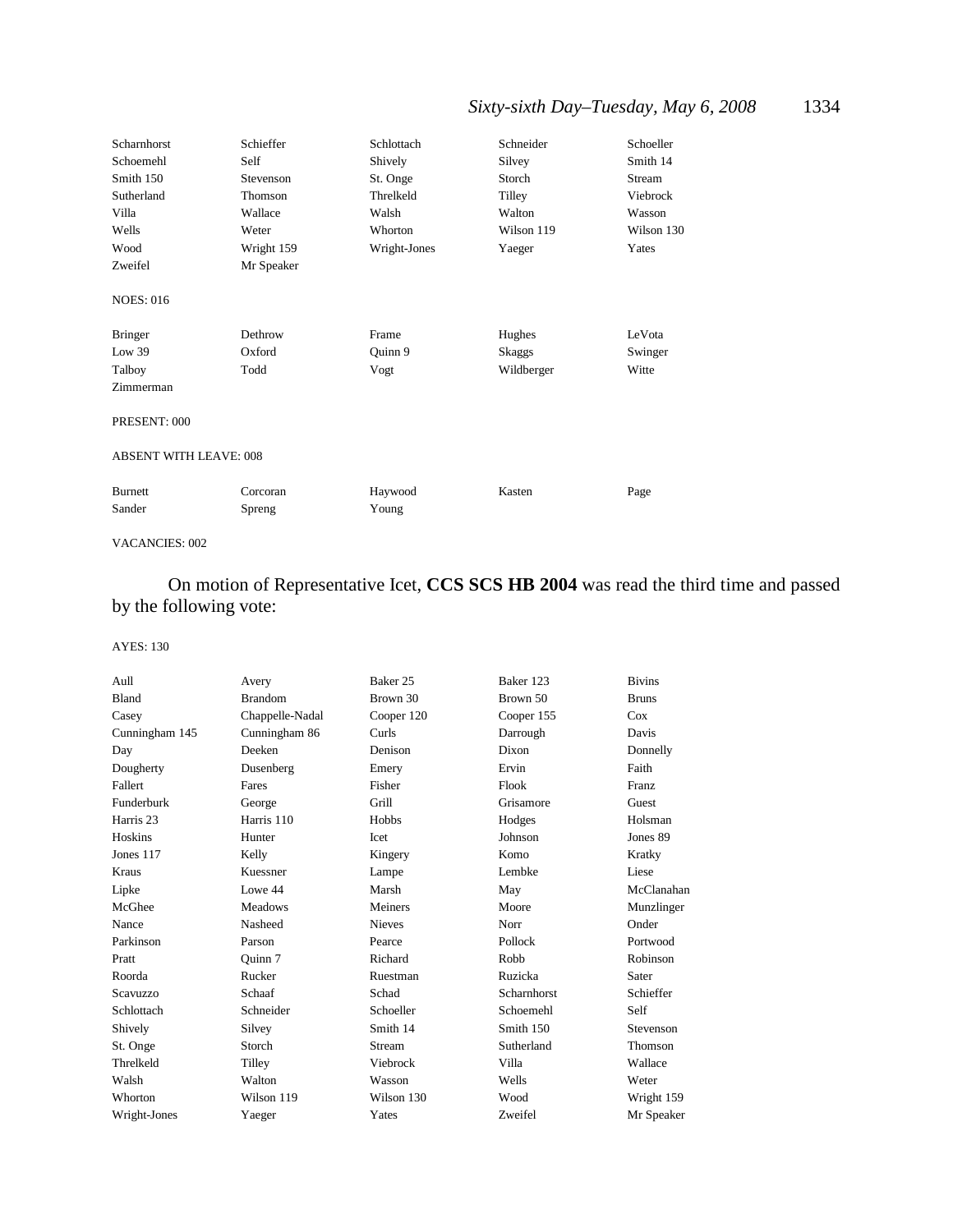NOES: 018

| <b>Bringer</b>                | Burnett  | Daus      | Dethrow | Frame   |
|-------------------------------|----------|-----------|---------|---------|
| Hughes                        | LeVota   | Low 39    | Oxford  | Ouinn 9 |
| Skaggs                        | Swinger  | Talboy    | Todd    | Vogt    |
| Wildberger                    | Witte    | Zimmerman |         |         |
| PRESENT: 000                  |          |           |         |         |
| <b>ABSENT WITH LEAVE: 013</b> |          |           |         |         |
| Corcoran                      | El-Amin  | Haywood   | Hubbard | Kasten  |
| Loehner                       | Muschany | Nolte     | Page    | Salva   |
| Sander                        | Spreng   | Young     |         |         |

VACANCIES: 002

Representative Day declared the bill passed.

**CCR SCS HCS HB 2005**, relating to appropriations, was taken up by Representative Icet.

Speaker Pro Tem Pratt assumed the Chair.

#### Representative Icet offered **House Perfecting Amendment No. 1**.

#### *House Perfecting Amendment No. 1*

AMEND Conference Committee Substitute for Senate Committee Substitute for House Committee Substitute for House Bill No. 2005, Section 5.490, Page 16, Line 3, by deleting the numeral "25" and inserting in lieu thereof the numeral "35"; and

Further amend said bill by amending the title, enacting clause, and intersectional references accordingly.

#### On motion of Representative Icet, **House Perfecting Amendment No. 1** was adopted.

On motion of Representative Icet, **CCR SCS HCS HB 2005** was adopted by the following vote:

| Avery     | <b>Bivins</b>     | <b>Brandom</b> | <b>Bruns</b> | Cooper 155    |
|-----------|-------------------|----------------|--------------|---------------|
| Cox       | Cunningham 145    | Cunningham 86  | Davis        | Day           |
| Deeken    | Denison           | Dixon          | Dougherty    | Dusenberg     |
| Emery     | Faith             | Fares          | Fisher       | Flook         |
| Franz     | <b>Funderburk</b> | Grisamore      | Hobbs        | Icet          |
| Jones 89  | Jones 117         | Kelly          | Kingery      | Lembke        |
| Lipke     | Loehner           | Marsh          | May          | McGhee        |
| Moore     | Munzlinger        | Muschany       | Nance        | <b>Nieves</b> |
| Nolte     | Onder             | Parkinson      | Parson       | Pearce        |
| Pollock   | Portwood          | Ouinn 7        | Richard      | Robb          |
| Ruestman  | Ruzicka           | Salva          | Sander       | Sater         |
| Schaaf    | Schad             | Scharnhorst    | Schlottach   | Schneider     |
| Schoeller | Self              | Silvey         | Smith 14     | Smith 150     |
| Stevenson | St. Onge          | Stream         | Sutherland   | Thomson       |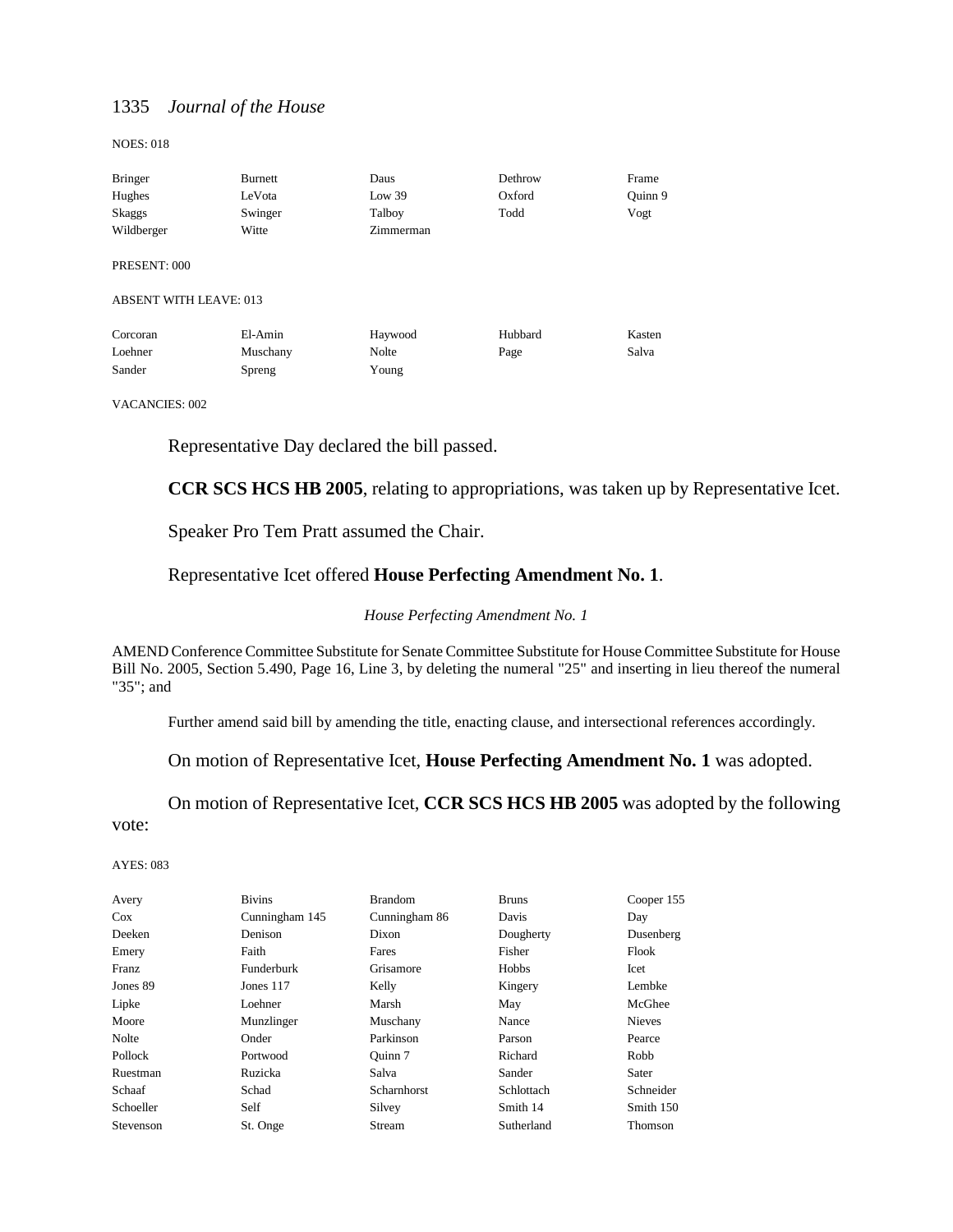# *Sixty-sixth Day–Tuesday, May 6, 2008* 1336

| Threlkeld        | Tilley         | Viebrock   | Wallace         | Wasson         |
|------------------|----------------|------------|-----------------|----------------|
| Wells            | Weter          | Wildberger | Wilson 119      | Wilson 130     |
| Wood             | Wright 159     | Mr Speaker |                 |                |
| <b>NOES: 068</b> |                |            |                 |                |
| Aull             | Baker 25       | Baker 123  | Bland           | <b>Bringer</b> |
| Brown 30         | <b>Burnett</b> | Casey      | Chappelle-Nadal | Corcoran       |
| Curls            | Darrough       | Daus       | Dethrow         | Donnelly       |
| El-Amin          | Ervin          | Fallert    | Frame           | George         |
| Grill            | Guest          | Harris 23  | Harris 110      | Hodges         |
| Holsman          | Hoskins        | Hubbard    | Johnson         | Komo           |
| Kratky           | Kraus          | Kuessner   | Lampe           | LeVota         |
| Liese            | Low 39         | Lowe 44    | McClanahan      | <b>Meadows</b> |
| Meiners          | Nasheed        | Norr       | Oxford          | Pratt          |
| Quinn 9          | Robinson       | Roorda     | Rucker          | Scavuzzo       |
| Schieffer        | Schoemehl      | Shively    | Skaggs          | Storch         |
| Swinger          | Talboy         | Todd       | Villa           | Walsh          |
| Walton           | Whorton        | Witte      | Wright-Jones    | Yaeger         |
| Yates            | Zimmerman      | Zweifel    |                 |                |
| PRESENT: 000     |                |            |                 |                |

#### ABSENT WITH LEAVE: 010

| Brown 50 | Cooper 120 | Haywood       | Hughes | Hunter |
|----------|------------|---------------|--------|--------|
| Kasten   | Page       | <b>Spreng</b> | Vogt   | Young  |

#### VACANCIES: 002

### On motion of Representative Icet, **CCS SCS HCS HB 2005, as amended by House** Perfecting Amendment No. 1, was read the third time and passed by the following vote:

| Avery            | <b>Bivins</b> | <b>Brandom</b> | <b>Bruns</b>  | Cooper 120      |
|------------------|---------------|----------------|---------------|-----------------|
| Cooper 155       | Cox           | Cunningham 145 | Cunningham 86 | Davis           |
| Day              | Deeken        | Denison        | Dethrow       | Dixon           |
| Dougherty        | Emery         | Faith          | Fares         | Fisher          |
| Flook            | Franz         | Funderburk     | Grisamore     | Hobbs           |
| Icet             | Jones 89      | Jones 117      | Kelly         | Kingery         |
| Lembke           | Lipke         | Loehner        | Marsh         | May             |
| McGhee           | Meiners       | Moore          | Munzlinger    | Muschany        |
| Nance            | <b>Nieves</b> | Nolte          | Onder         | Parkinson       |
| Parson           | Pearce        | Pollock        | Portwood      | Quinn 7         |
| Richard          | Robb          | Ruestman       | Ruzicka       | Salva           |
| Sander           | Sater         | Schaaf         | Schad         | Scharnhorst     |
| Schlottach       | Schneider     | Schoeller      | Self          | Silvey          |
| Smith 14         | Smith 150     | Stevenson      | St. Onge      | Stream          |
| Sutherland       | Thomson       | Threlkeld      | Tilley        | Viebrock        |
| Wallace          | Wasson        | Wells          | Weter         | Wilson 119      |
| Wilson 130       | Wood          | Wright 159     | Mr Speaker    |                 |
| <b>NOES: 069</b> |               |                |               |                 |
| Aull             | Baker 25      | Baker 123      | Bland         | <b>Bringer</b>  |
| Brown 30         | Brown 50      | <b>Burnett</b> | Casey         | Chappelle-Nadal |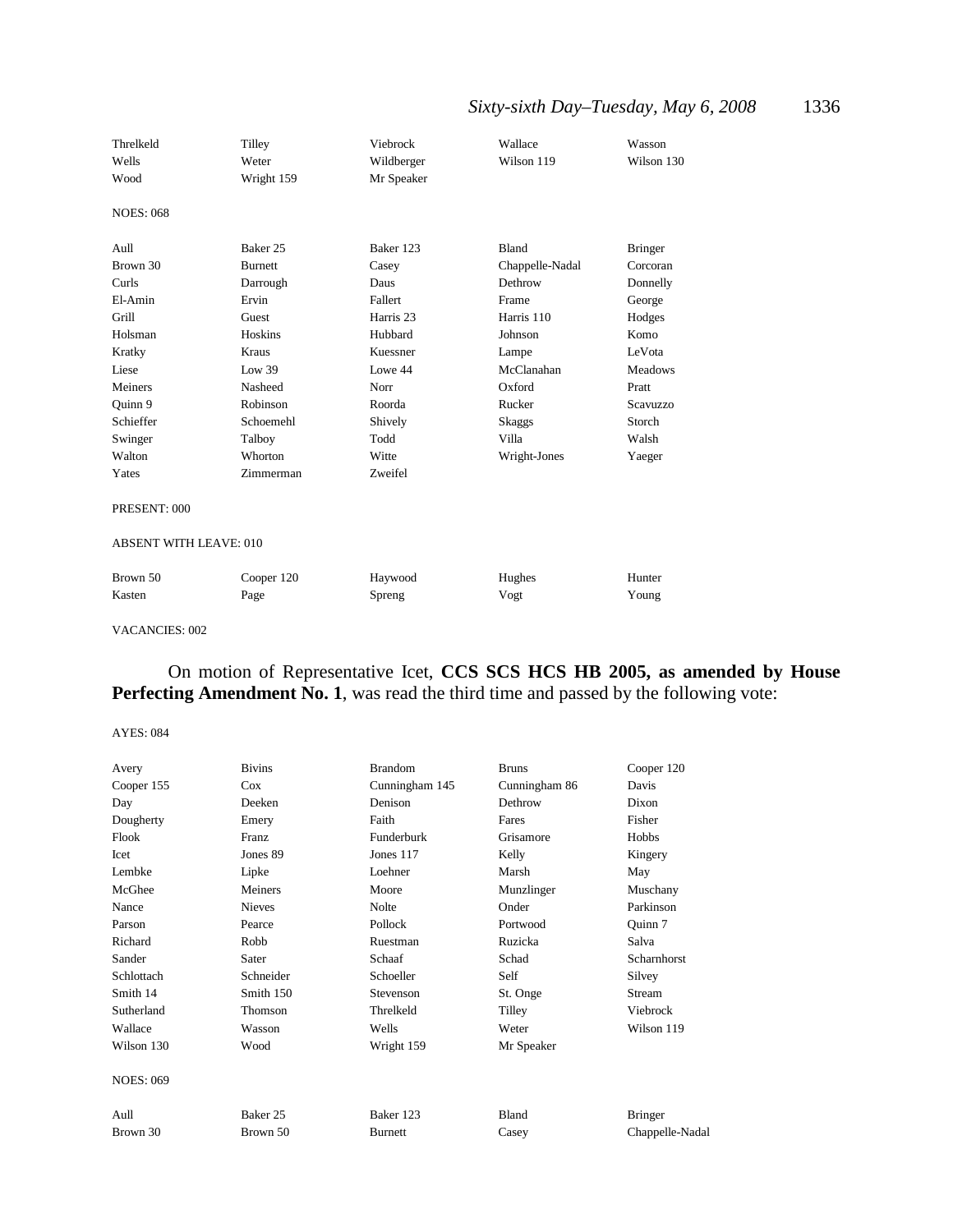| Curls                         | Darrough  | Daus       | Donnelly   | Dusenberg      |
|-------------------------------|-----------|------------|------------|----------------|
| Ervin                         | Fallert   | Frame      | George     | Grill          |
| Guest                         | Harris 23 | Harris 110 | Hodges     | Holsman        |
| Hoskins                       | Hubbard   | Hughes     | Johnson    | Komo           |
| Kratky                        | Kraus     | Kuessner   | Lampe      | LeVota         |
| Liese                         | Low 39    | Lowe 44    | McClanahan | <b>Meadows</b> |
| Nasheed                       | Norr      | Oxford     | Pratt      | Ouinn 9        |
| Robinson                      | Roorda    | Rucker     | Scavuzzo   | Schieffer      |
| Schoemehl                     | Shively   | Skaggs     | Storch     | Swinger        |
| Talboy                        | Todd      | Villa      | Vogt       | Walsh          |
| Walton                        | Whorton   | Wildberger | Witte      | Wright-Jones   |
| Yaeger                        | Yates     | Zimmerman  | Zweifel    |                |
| PRESENT: 000                  |           |            |            |                |
| <b>ABSENT WITH LEAVE: 008</b> |           |            |            |                |
| Corcoran                      | El-Amin   | Haywood    | Hunter     | Kasten         |
| Page                          | Spreng    | Young      |            |                |
|                               |           |            |            |                |

VACANCIES: 002

Speaker Pro Tem Pratt declared the bill passed.

## **MESSAGES FROM THE SENATE**

Mr. Speaker: I am instructed by the Senate to inform the House of Representatives that the President Pro Tem has appointed the following Conference Committee to act with a like Committee from the House on **HCS SCS SB 724, as amended**: Senators Scott, Champion, Purgason, Green and Kennedy.

Mr. Speaker: I am instructed by the Senate to inform the House of Representatives that the Senate has taken up and passed **SCS SB 1170**, entitled:

An act to amend chapter 160, RSMo, by adding thereto one new section relating to the rebuild Missouri schools program, with an emergency clause.

Emergency clause adopted.

In which the concurrence of the House is respectfully requested.

On motion of Representative Tilley, the House recessed until 2:00 p.m.

#### **AFTERNOON SESSION**

The hour of recess having expired, the House was called to order by Speaker Pro Tem Pratt.

The Speaker appointed the following to act as Honorary Pages for the Day, to serve without compensation: Kevin Kelley, Peyton Pilcher, Leslie Riggs and Emily Smotkin.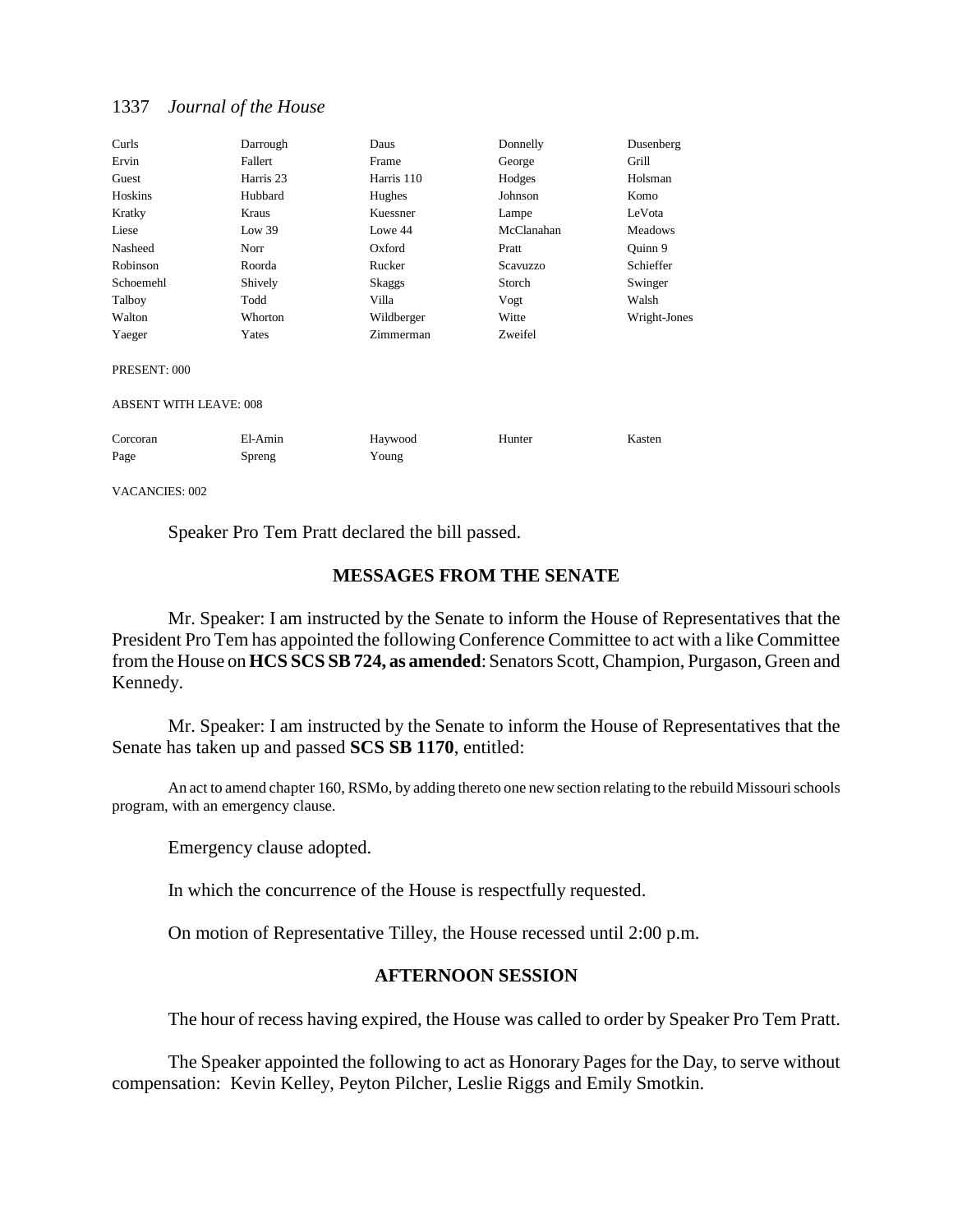## **HOUSE COURTESY RESOLUTIONS OFFERED AND ISSUED**

House Resolution No. 2603 through House Resolution No. 2733

Speaker Jetton resumed the Chair.

## **BILL IN CONFERENCE**

## **CCR SCS HCS HB 2006**, relating to appropriations, was taken up by Representative Icet.

On motion of Representative Icet, **CCR SCS HCS HB 2006** was adopted by the following vote:

| Aull             | Avery          | Baker <sub>25</sub>  | Baker 123    | <b>Bivins</b> |
|------------------|----------------|----------------------|--------------|---------------|
| Bland            | <b>Brandom</b> | <b>Bringer</b>       | Brown 30     | Brown 50      |
| <b>Bruns</b>     | Casey          | Chappelle-Nadal      | Cooper 155   | Cox           |
| Cunningham 145   | Cunningham 86  | Curls                | Darrough     | Davis         |
| Day              | Deeken         | Denison              | Dethrow      | Dixon         |
| Donnelly         | Dougherty      | Dusenberg            | El-Amin      | Emery         |
| Ervin            | Faith          | Fallert              | Fares        | Fisher        |
| Flook            | Franz          | Funderburk           | George       | Grill         |
| Grisamore        | Guest          | Harris <sub>23</sub> | Harris 110   | Haywood       |
| Hobbs            | Hodges         | Holsman              | Hoskins      | Hubbard       |
| Hunter           | Icet           | Johnson              | Jones 89     | Jones 117     |
| Kasten           | Kelly          | Kingery              | Komo         | Kratky        |
| <b>Kraus</b>     | Kuessner       | Lembke               | Liese        | Lipke         |
| Loehner          | Marsh          | May                  | McClanahan   | McGhee        |
| Meiners          | Moore          | Munzlinger           | Muschany     | Nance         |
| Nasheed          | <b>Nieves</b>  | Nolte                | Norr         | Onder         |
| Page             | Parkinson      | Parson               | Pearce       | Pollock       |
| Portwood         | Pratt          | Ouinn 7              | Ouinn 9      | Richard       |
| Robb             | Robinson       | Rucker               | Ruestman     | Ruzicka       |
| Sander           | Scavuzzo       | Schaaf               | Schad        | Scharnhorst   |
| Schieffer        | Schlottach     | Schneider            | Schoeller    | Schoemehl     |
| Self             | Shively        | Silvey               | Smith 14     | Smith 150     |
| Stevenson        | St. Onge       | Storch               | Stream       | Sutherland    |
| Thomson          | Threlkeld      | Tilley               | Todd         | Viebrock      |
| Villa            | Vogt           | Wallace              | Walsh        | Wasson        |
| Wells            | Weter          | Whorton              | Wildberger   | Wilson 119    |
| Wilson 130       | Wood           | Wright 159           | Wright-Jones | Yaeger        |
| Yates            | Zimmerman      | Zweifel              | Mr Speaker   |               |
| <b>NOES: 012</b> |                |                      |              |               |
| <b>Burnett</b>   | Corcoran       | Daus                 | Frame        | Hughes        |
| Lampe            | LeVota         | Low 39               | Lowe 44      | Oxford        |
| Skaggs           | Talboy         |                      |              |               |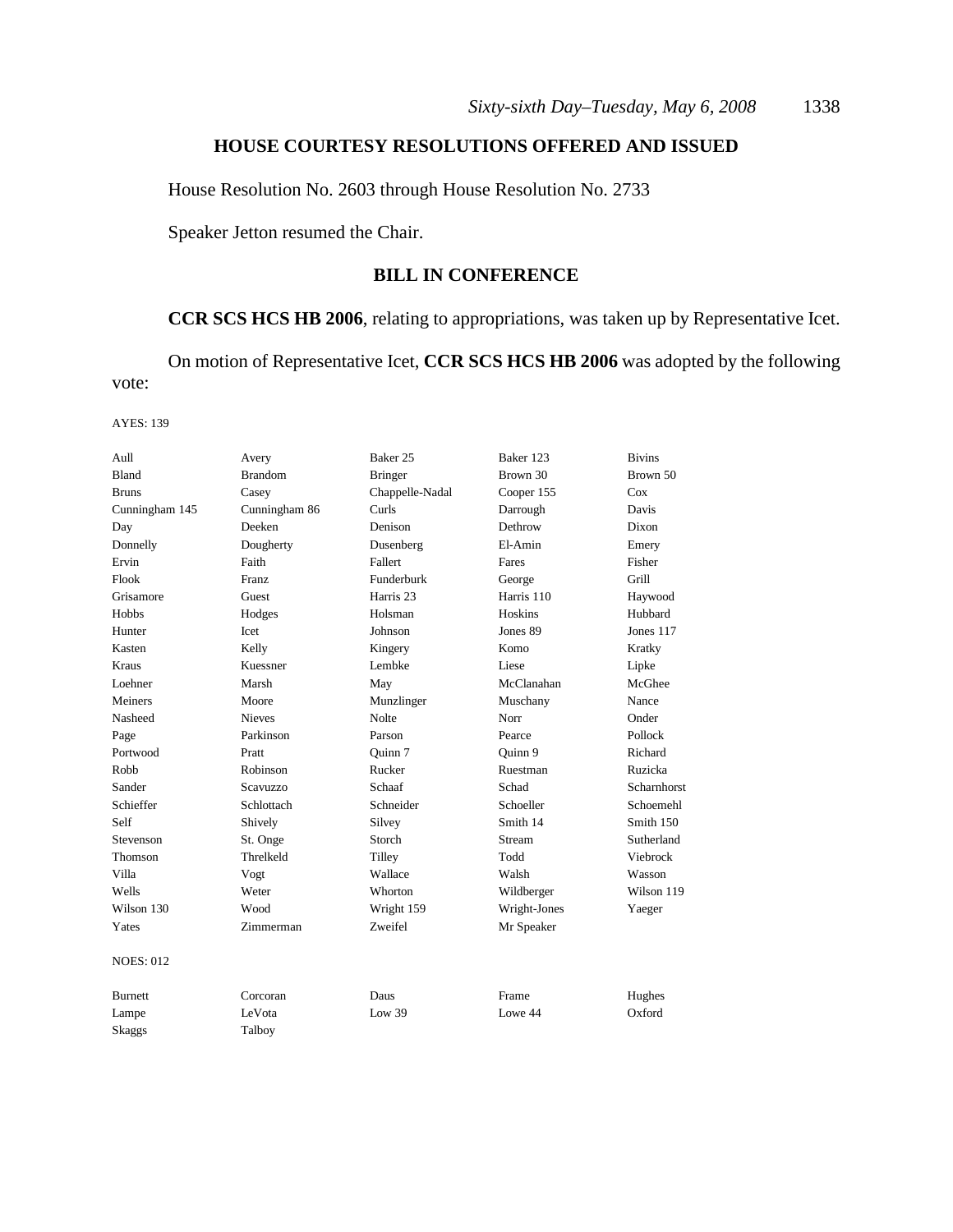| PRESENT: 002                  |         |        |       |       |  |
|-------------------------------|---------|--------|-------|-------|--|
| Swinger                       | Witte   |        |       |       |  |
| <b>ABSENT WITH LEAVE: 008</b> |         |        |       |       |  |
| Cooper 120                    | Meadows | Roorda | Salva | Sater |  |
| Spreng                        | Walton  | Young  |       |       |  |
|                               |         |        |       |       |  |

VACANCIES: 002

On motion of Representative Icet, **CCS SCS HCS HB 2006** was read the third time and passed by the following vote:

| Avery           | Baker 25      | <b>Bivins</b>  | Bland         |
|-----------------|---------------|----------------|---------------|
| <b>Bringer</b>  | Brown 30      | Brown 50       | <b>Bruns</b>  |
| Chappelle-Nadal | Cox           | Cunningham 145 | Cunningham 86 |
| Darrough        | Davis         | Day            | Deeken        |
| Dethrow         | Dixon         | Donnelly       | Dougherty     |
| El-Amin         | Emery         | Ervin          | Faith         |
| Fares           | Fisher        | Flook          | Franz         |
| George          | Grill         | Grisamore      | Guest         |
| Harris 110      | Haywood       | Hobbs          | Hodges        |
| Hoskins         | Hubbard       | Icet           | Johnson       |
| Jones 117       | Kasten        | Kelly          | Kingery       |
| Kratky          | Kraus         | Kuessner       | Liese         |
| Loehner         | Marsh         | May            | McClanahan    |
| Meiners         | Moore         | Munzlinger     | Muschany      |
| Nasheed         | <b>Nieves</b> | Nolte          | Onder         |
| Parkinson       | Parson        | Pearce         | Pollock       |
| Pratt           | Quinn 7       | Quinn 9        | Richard       |
| Robinson        | Roorda        | Rucker         | Ruestman      |
| Sander          | Scavuzzo      | Schaaf         | Schad         |
| Schieffer       | Schlottach    | Schneider      | Schoeller     |
| Self            | Shively       | Silvey         | Smith 14      |
| Stevenson       | St. Onge      | Storch         | Stream        |
| Thomson         | Threlkeld     | Tilley         | Todd          |
| Villa           | Vogt          | Wallace        | Walsh         |
| Wells           | Weter         | Whorton        | Wildberger    |
| Wilson 130      | Wood          | Wright 159     | Wright-Jones  |
| Yates           | Zimmerman     | Zweifel        | Mr Speaker    |
|                 |               |                |               |
| Daus            | Frame         | Hughes         | Lampe         |
| Low 39          | Lowe 44       | Norr           | Oxford        |
| Talboy          |               |                |               |
|                 |               |                |               |
| Witte           |               |                |               |
|                 |               |                |               |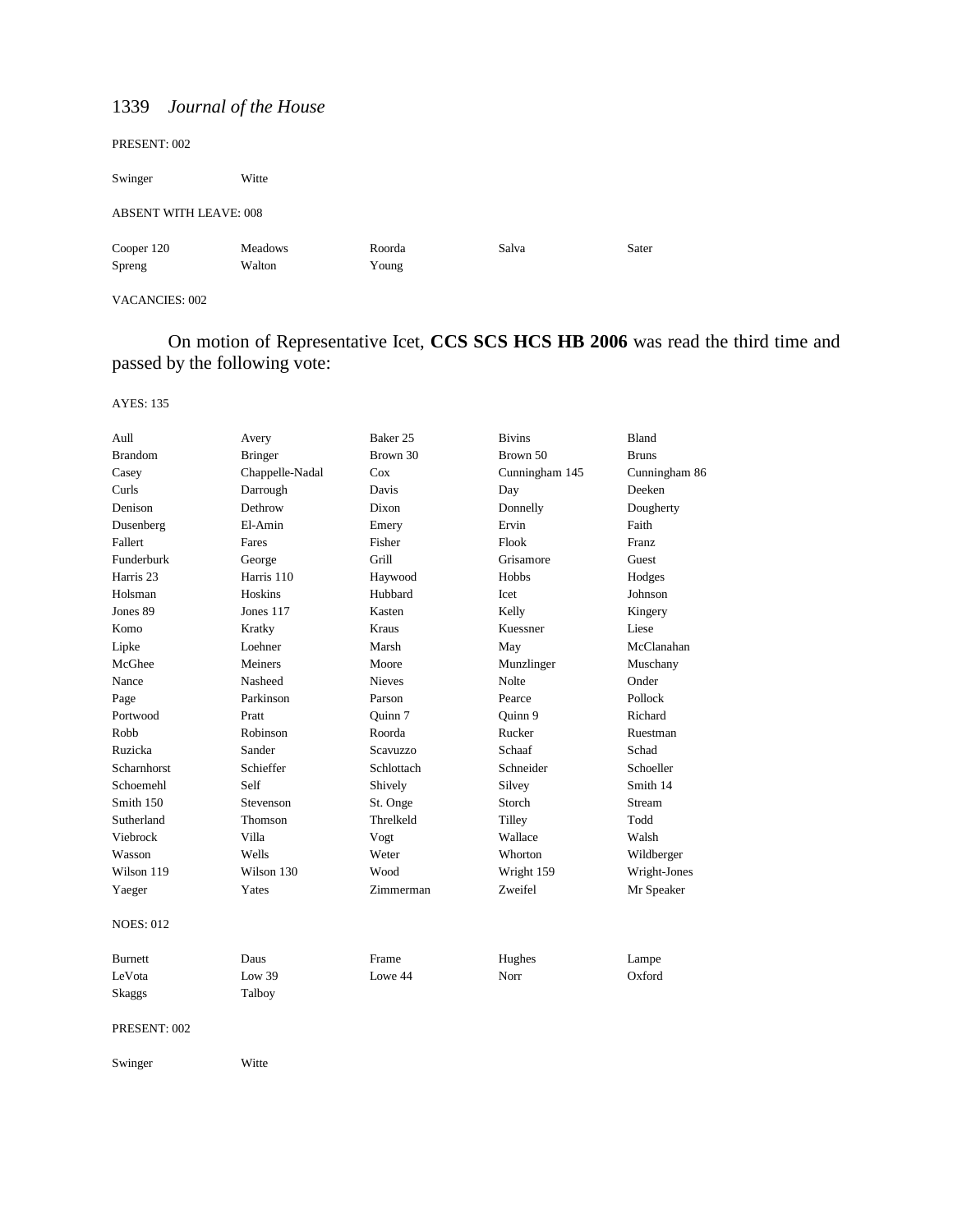ABSENT WITH LEAVE: 012

| Baker 123 | Cooper 120     | Cooper 155 | Corcoran | Hunter |
|-----------|----------------|------------|----------|--------|
| Lembke    | <b>Meadows</b> | Salva      | Sater    | Spreng |
| Walton    | Young          |            |          |        |

VACANCIES: 002

Speaker Jetton declared the bill passed.

## **HOUSE BILL WITH SENATE AMENDMENT**

**SCS HCS HB 2023**, relating to appropriations, was taken up by Representative Icet.

Representative Icet moved that the House refuse to adopt **SCS HCS HB 2023** and request the Senate to recede from its position and, failing to do so, grant the House a conference.

Which motion was adopted.

Representative Cox assumed the Chair.

## **BILLS IN CONFERENCE**

**CCR SCS HCS HB 2007**, relating to appropriations, was taken up by Representative Icet.

Representative Icet moved that **CCR SCS HCS HB 2007** be adopted.

Speaker Pro Tem Pratt resumed the Chair.

Representative Harris (110) made a substitute motion that the House refuse to adopt **CCR SCS HCS HB 2007**, and request the Senate to grant the House a further conference and that the House conferees be allowed to exceed the differences for the purpose of deleting Section 7.020, the Life Sciences Research projects, and for the purpose of amending Section 7.025 to remove Missouri Technology Corporation, to protect all forms of life.

Representative Tilley moved the previous question.

Which motion was adopted by the following vote:

| Avery        | Baker 123  | <b>Bivins</b>  | <b>Brandom</b> | Brown 30      |
|--------------|------------|----------------|----------------|---------------|
| <b>Bruns</b> | <b>Cox</b> | Cunningham 145 | Cunningham 86  | Daus          |
| Davis        | Day        | Deeken         | Denison        | Dethrow       |
| Dixon        | Dusenberg  | Emery          | Ervin          | Faith         |
| Fares        | Fisher     | Flook          | Franz          | Funderburk    |
| Grisamore    | Guest      | Hobbs          | Icet           | Jones 89      |
| Jones 117    | Kasten     | Kelly          | Kingery        | Kraus         |
| Lembke       | Lipke      | Loehner        | Marsh          | May           |
| McGhee       | Moore      | Muschany       | Nance          | <b>Nieves</b> |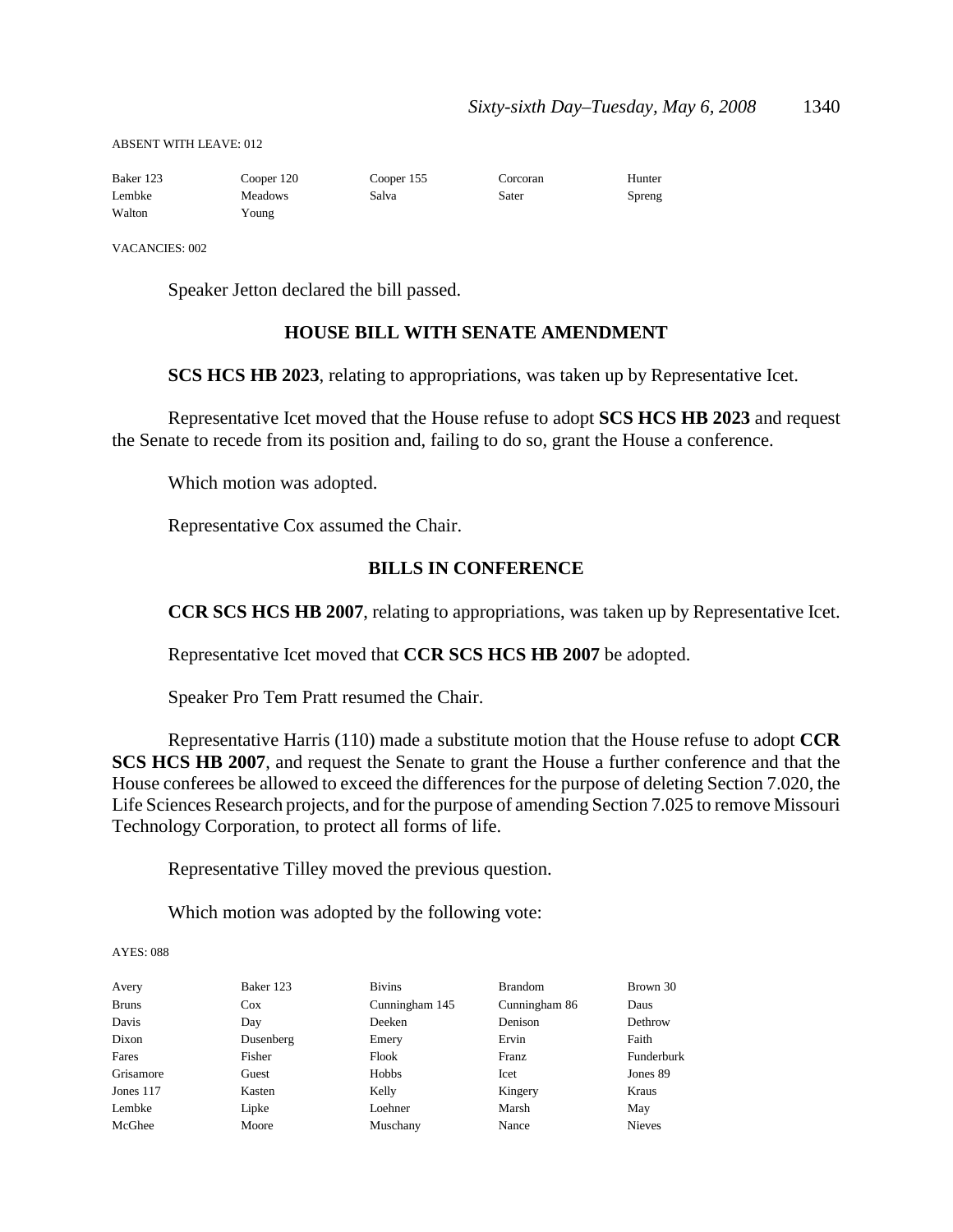| <b>Nolte</b>                  | Onder      | Parkinson       | Parson               | Pearce       |
|-------------------------------|------------|-----------------|----------------------|--------------|
| Pollock                       | Portwood   | Pratt           | Ouinn 7              | Richard      |
| Robb                          | Ruestman   | Ruzicka         | Sander               | Sater        |
| Schaaf                        | Schad      | Scharnhorst     | Schlottach           | Schneider    |
| Schoeller                     | Self       | Silvey          | Smith 14             | Smith 150    |
| Stevenson                     | St. Onge   | Stream          | Sutherland           | Thomson      |
| Threlkeld                     | Tilley     | Viebrock        | Wallace              | Wasson       |
| Wells                         | Weter      | Wilson 119      | Wilson 130           | Wood         |
| Wright 159                    | Yates      | Mr Speaker      |                      |              |
| <b>NOES: 063</b>              |            |                 |                      |              |
| Aull                          | Baker 25   | Bland           | <b>Bringer</b>       | Brown 50     |
| <b>Burnett</b>                | Casey      | Chappelle-Nadal | Corcoran             | Curls        |
| Darrough                      | Donnelly   | Dougherty       | El-Amin              | Fallert      |
| Frame                         | George     | Grill           | Harris <sub>23</sub> | Harris 110   |
| Haywood                       | Hodges     | Holsman         | Hoskins              | Hubbard      |
| Johnson                       | Komo       | Kratky          | Kuessner             | Lampe        |
| LeVota                        | Liese      | Low 39          | Lowe 44              | McClanahan   |
| Meiners                       | Nasheed    | Norr            | Oxford               | Page         |
| Ouinn 9                       | Roorda     | Rucker          | <b>Scavuzzo</b>      | Schieffer    |
| Schoemehl                     | Shively    | Skaggs          | Storch               | Swinger      |
| Talboy                        | Todd       | Villa           | Vogt                 | Walsh        |
| Walton                        | Whorton    | Wildberger      | Witte                | Wright-Jones |
| Yaeger                        | Zimmerman  | Zweifel         |                      |              |
| PRESENT: 001                  |            |                 |                      |              |
| Hughes                        |            |                 |                      |              |
| <b>ABSENT WITH LEAVE: 009</b> |            |                 |                      |              |
| Cooper 120                    | Cooper 155 | Hunter          | <b>Meadows</b>       | Munzlinger   |
| Robinson                      | Salva      | Spreng          | Young                |              |

VACANCIES: 002

Representative Harris (110) again moved that the House refuse to adopt **CCR SCS HCS HB 2007**, and request the Senate to grant the House a further conference and that the House conferees be allowed to exceed the differences for the purpose of deleting Section 7.020, the Life Sciences Research projects, and for the purpose of amending Section 7.025 to remove Missouri Technology Corporation, to protect all forms of life.

Which motion was defeated by the following vote:

| Baker 123 | <b>Bringer</b> | Casey     | Davis      | Dusenberg |
|-----------|----------------|-----------|------------|-----------|
| Ervin     | Fallert        | George    | Harris 110 | Hodges    |
| Kratky    | Kraus          | Kuessner  | Liese      | Muschany  |
| Parkinson | Ouinn 9        | Roorda    | Sander     | Scavuzzo  |
| Schad     | Schieffer      | Schoemehl | Shively    | Swinger   |
| Todd      | Villa          | Wells     | Wood       | Yaeger    |
| Yates     |                |           |            |           |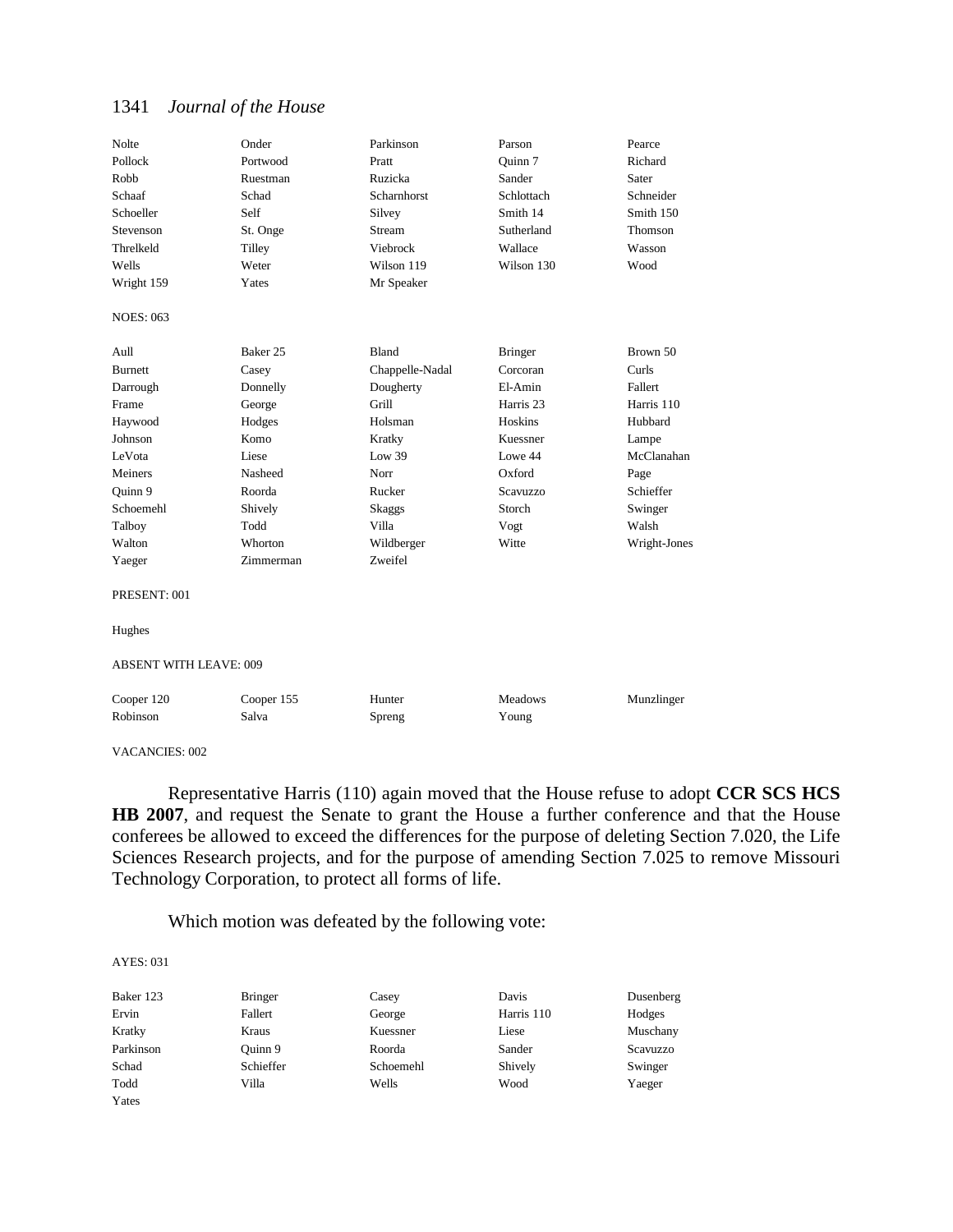# *Sixty-sixth Day–Tuesday, May 6, 2008* 1342

#### NOES: 124

| Aull            | Avery         | Baker 25   | <b>Bivins</b> | Bland                |
|-----------------|---------------|------------|---------------|----------------------|
| <b>Brandom</b>  | Brown 30      | Brown 50   | <b>Bruns</b>  | <b>Burnett</b>       |
| Chappelle-Nadal | Cooper 120    | Cooper 155 | Corcoran      | Cox                  |
| Cunningham 145  | Cunningham 86 | Curls      | Darrough      | Daus                 |
| Day             | Deeken        | Denison    | Dethrow       | Dixon                |
| Donnelly        | Dougherty     | El-Amin    | Emery         | Faith                |
| Fares           | Fisher        | Flook      | Frame         | Franz                |
| Funderburk      | Grill         | Grisamore  | Guest         | Harris <sub>23</sub> |
| Haywood         | Hobbs         | Holsman    | Hoskins       | Hubbard              |
| Hughes          | Hunter        | Icet       | Johnson       | Jones 89             |
| Jones 117       | Kasten        | Kelly      | Kingery       | Komo                 |
| Lampe           | Lembke        | LeVota     | Lipke         | Loehner              |
| Low $39$        | Lowe 44       | Marsh      | May           | McClanahan           |
| McGhee          | Meiners       | Moore      | Nance         | Nasheed              |
| Nieves          | Nolte         | Norr       | Onder         | Oxford               |
| Page            | Parson        | Pearce     | Pollock       | Portwood             |
| Pratt           | Ouinn 7       | Richard    | Robb          | Rucker               |
| Ruestman        | Ruzicka       | Sater      | Schaaf        | Scharnhorst          |
| Schlottach      | Schneider     | Schoeller  | Self          | Silvey               |
| Skaggs          | Smith 14      | Smith 150  | Stevenson     | St. Onge             |
| Storch          | Stream        | Sutherland | Talboy        | Thomson              |
| Threlkeld       | Tilley        | Viebrock   | Vogt          | Wallace              |
| Walsh           | Walton        | Wasson     | Weter         | Whorton              |
| Wildberger      | Wilson 119    | Wilson 130 | Witte         | Wright 159           |
| Wright-Jones    | Zimmerman     | Zweifel    | Mr Speaker    |                      |
| PRESENT: 000    |               |            |               |                      |

#### ABSENT WITH LEAVE: 006

| <b>Meadows</b> | Munzlinger | Robinson | Salva | Spreng |
|----------------|------------|----------|-------|--------|
| Young          |            |          |       |        |

#### VACANCIES: 002

# Speaker Jetton resumed the Chair

# Representative Tilley moved the previous question.

# Which motion was adopted by the following vote:

| Avery         | Baker 123     | <b>Bivins</b> | <b>Brandom</b> | Brown 30       |
|---------------|---------------|---------------|----------------|----------------|
| <b>Bruns</b>  | Cooper 120    | Cooper 155    | $\cos$         | Cunningham 145 |
| Cunningham 86 | Davis         | Day           | Deeken         | Denison        |
| Dethrow       | Dixon         | Dusenberg     | Emery          | Ervin          |
| Faith         | Fares         | Fisher        | Flook          | Franz          |
| Funderburk    | Grisamore     | Guest         | Hobbs          | Hunter         |
| Icet          | Jones 89      | Jones 117     | Kasten         | Kelly          |
| Kingery       | Kraus         | Lembke        | Lipke          | Loehner        |
| Marsh         | May           | McGhee        | Moore          | Muschany       |
| Nance         | <b>Nieves</b> | Nolte         | Onder          | Parkinson      |
| Parson        | Pearce        | Pollock       | Portwood       | Pratt          |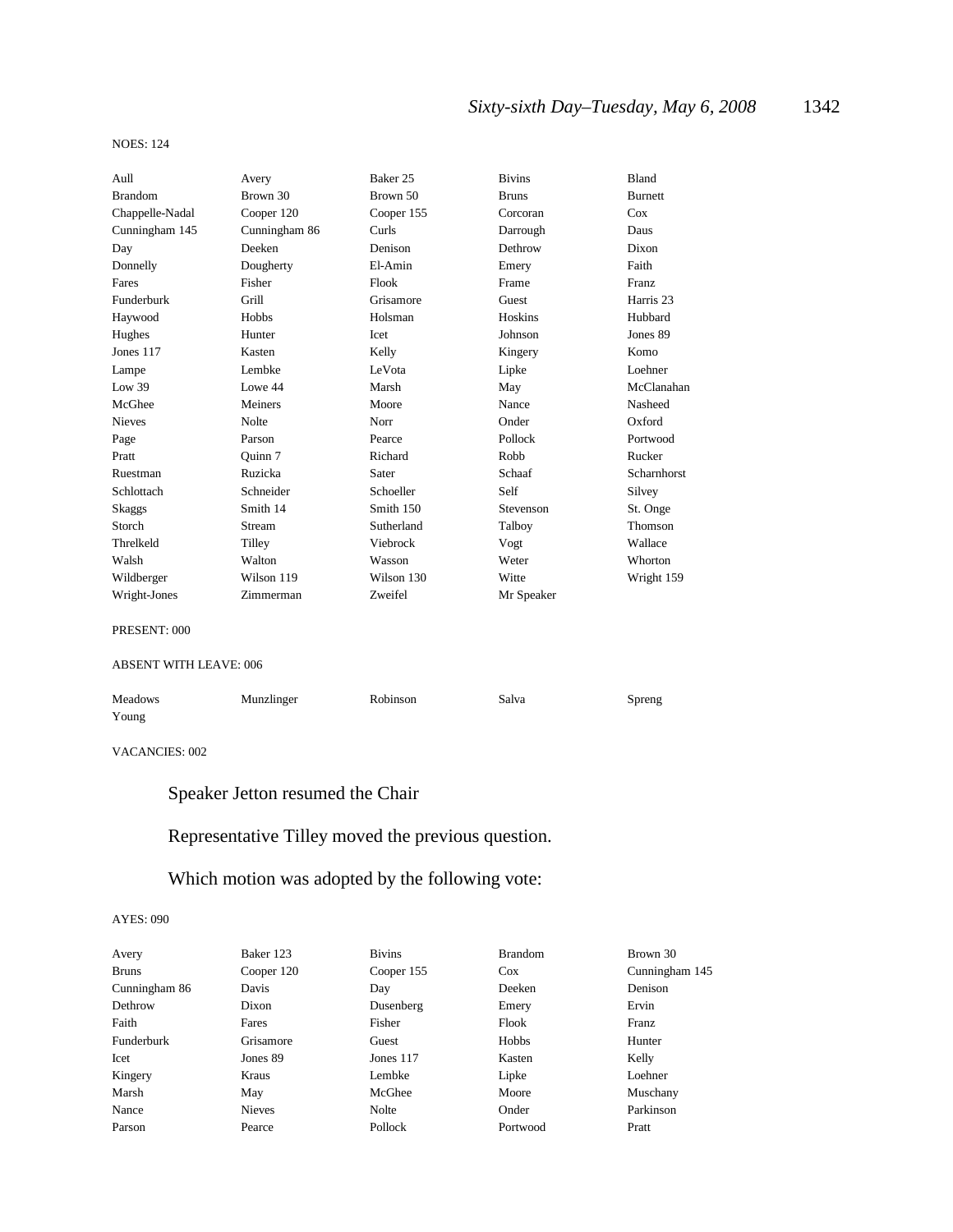| Ouinn 7                       | Richard    | Robb            | Ruestman       | Ruzicka      |
|-------------------------------|------------|-----------------|----------------|--------------|
| Sander                        | Sater      | Schaaf          | Schad          | Scharnhorst  |
| Schlottach                    | Schneider  | Schoeller       | Self           | Silvey       |
| Smith 14                      | Smith 150  | Stevenson       | St. Onge       | Stream       |
| Sutherland                    | Thomson    | Threlkeld       | Tilley         | Viebrock     |
| Wallace                       | Wasson     | Wells           | Weter          | Wilson 119   |
| Wilson 130                    | Wood       | Wright 159      | Yates          | Mr Speaker   |
| <b>NOES: 065</b>              |            |                 |                |              |
| Aull                          | Baker 25   | <b>Bland</b>    | <b>Bringer</b> | Brown 50     |
| <b>Burnett</b>                | Casey      | Chappelle-Nadal | Corcoran       | Curls        |
| Darrough                      | Daus       | Donnelly        | Dougherty      | El-Amin      |
| Fallert                       | Frame      | George          | Grill          | Harris 23    |
| Harris 110                    | Haywood    | Hodges          | Holsman        | Hoskins      |
| Hubbard                       | Hughes     | Johnson         | Komo           | Kratky       |
| Kuessner                      | Lampe      | LeVota          | Liese          | Low 39       |
| Lowe 44                       | McClanahan | <b>Meadows</b>  | Meiners        | Nasheed      |
| Norr                          | Oxford     | Page            | Ouinn 9        | Roorda       |
| Rucker                        | Scavuzzo   | Schieffer       | Schoemehl      | Shively      |
| Skaggs                        | Storch     | Swinger         | Talboy         | Todd         |
| Villa                         | Vogt       | Walsh           | Walton         | Whorton      |
| Wildberger                    | Witte      | Yaeger          | Zimmerman      | Zweifel      |
| PRESENT: 000                  |            |                 |                |              |
| <b>ABSENT WITH LEAVE: 006</b> |            |                 |                |              |
| Munzlinger<br>Young           | Robinson   | Salva           | Spreng         | Wright-Jones |

VACANCIES: 002

# Representative Icet again moved that **CCR SCS HCS HB 2007** be adopted.

# Which motion was adopted by the following vote:

| Aull       | Avery     | <b>Bivins</b> | Bland           | <b>Brandom</b> |
|------------|-----------|---------------|-----------------|----------------|
| Brown 30   | Brown 50  | <b>Bruns</b>  | Chappelle-Nadal | Cooper 120     |
| Cooper 155 | Corcoran  | $\cos$        | Cunningham 145  | Cunningham 86  |
| Curls      | Daus      | Day           | Deeken          | Denison        |
| Dixon      | Donnelly  | Dougherty     | El-Amin         | Emery          |
| Faith      | Fares     | Fisher        | Flook           | Franz          |
| Funderburk | Grisamore | Guest         | Harris 23       | Haywood        |
| Hobbs      | Holsman   | Hoskins       | Hubbard         | Hunter         |
| Icet       | Johnson   | Jones 89      | Jones 117       | Kasten         |
| Kelly      | Kingery   | Komo          | Lampe           | Lembke         |
| Lipke      | Loehner   | Lowe 44       | Marsh           | May            |
| McClanahan | Moore     | Nance         | <b>Nieves</b>   | Nolte          |
| Norr       | Onder     | Page          | Parson          | Pearce         |
| Pollock    | Portwood  | Pratt         | Ouinn 7         | Richard        |
| Robb       | Rucker    | Ruestman      | Ruzicka         | Sater          |
| Schaaf     | Schad     | Scharnhorst   | Schlottach      | Schneider      |
| Schoeller  | Self      | Silvey        | Smith 14        | Smith 150      |
| Stevenson  | St. Onge  | Storch        | Stream          | Sutherland     |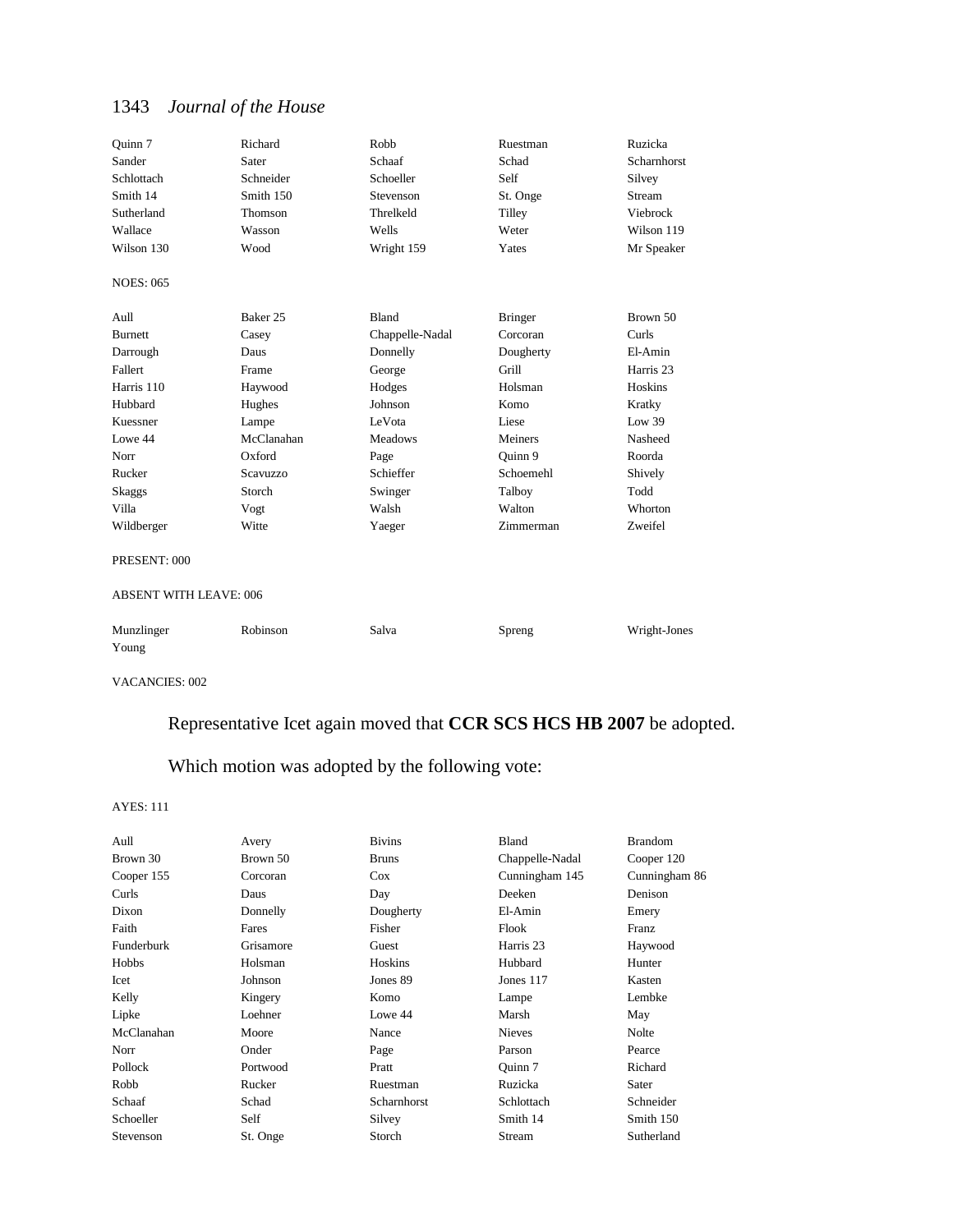# *Sixty-sixth Day–Tuesday, May 6, 2008* 1344

| Thomson                       | Threlkeld      | Tilley         | Viebrock   | Villa    |
|-------------------------------|----------------|----------------|------------|----------|
| Vogt                          | Wallace        | Walton         | Wasson     | Weter    |
| Wildberger                    | Wilson 119     | Wilson 130     | Witte      | Wood     |
| Wright 159                    | Wright-Jones   | Young          | Zimmerman  | Zweifel  |
| Mr Speaker                    |                |                |            |          |
| <b>NOES: 044</b>              |                |                |            |          |
| Baker 123                     | <b>Bringer</b> | Burnett        | Casey      | Darrough |
| Davis                         | Dethrow        | Dusenberg      | Ervin      | Fallert  |
| Frame                         | George         | Grill          | Harris 110 | Hodges   |
| Kratky                        | Kraus          | Kuessner       | LeVota     | Liese    |
| Low 39                        | McGhee         | <b>Meadows</b> | Meiners    | Muschany |
| Nasheed                       | Oxford         | Parkinson      | Quinn 9    | Roorda   |
| Sander                        | Scavuzzo       | Schieffer      | Schoemehl  | Shively  |
| Skaggs                        | Swinger        | Talboy         | Todd       | Walsh    |
| Wells                         | Whorton        | Yaeger         | Yates      |          |
| PRESENT: 000                  |                |                |            |          |
| <b>ABSENT WITH LEAVE: 006</b> |                |                |            |          |
| Baker 25<br>Spreng            | Hughes         | Munzlinger     | Robinson   | Salva    |

VACANCIES: 002

# Speaker Pro Tem Pratt resumed the Chair.

On motion of Representative Icet, **CCS SCS HCS HB 2007** was read the third time and passed by the following vote:

| Aull           | Avery         | Baker 25   | <b>Bivins</b> | Bland           |
|----------------|---------------|------------|---------------|-----------------|
| <b>Brandom</b> | Brown 30      | Brown 50   | <b>Bruns</b>  | Chappelle-Nadal |
| Cooper 120     | Cooper 155    | Corcoran   | Cox           | Cunningham 145  |
| Cunningham 86  | Curls         | Darrough   | Daus          | Day             |
| Deeken         | Denison       | Dixon      | Donnelly      | Dougherty       |
| El-Amin        | Emery         | Faith      | Fares         | Fisher          |
| Flook          | Franz         | Funderburk | Grisamore     | Guest           |
| Harris 23      | Haywood       | Hobbs      | Holsman       | Hoskins         |
| Hubbard        | Hunter        | Icet       | Johnson       | Jones 89        |
| Jones 117      | Kasten        | Kelly      | Kingery       | Komo            |
| Lampe          | Lembke        | Lipke      | Loehner       | Lowe 44         |
| Marsh          | May           | McClanahan | Moore         | Munzlinger      |
| Nance          | <b>Nieves</b> | Nolte      | Norr          | Onder           |
| Page           | Parson        | Pearce     | Pollock       | Portwood        |
| Pratt          | Ouinn 7       | Richard    | Robb          | Rucker          |
| Ruestman       | Ruzicka       | Sater      | Schaaf        | Schad           |
| Scharnhorst    | Schlottach    | Schneider  | Schoeller     | Self            |
| Silvey         | Smith 14      | Smith 150  | Stevenson     | St. Onge        |
| Storch         | Stream        | Sutherland | Thomson       | Threlkeld       |
| Tilley         | Viebrock      | Villa      | Vogt          | Wallace         |
| Walton         | Wasson        | Weter      | Wildberger    | Wilson 130      |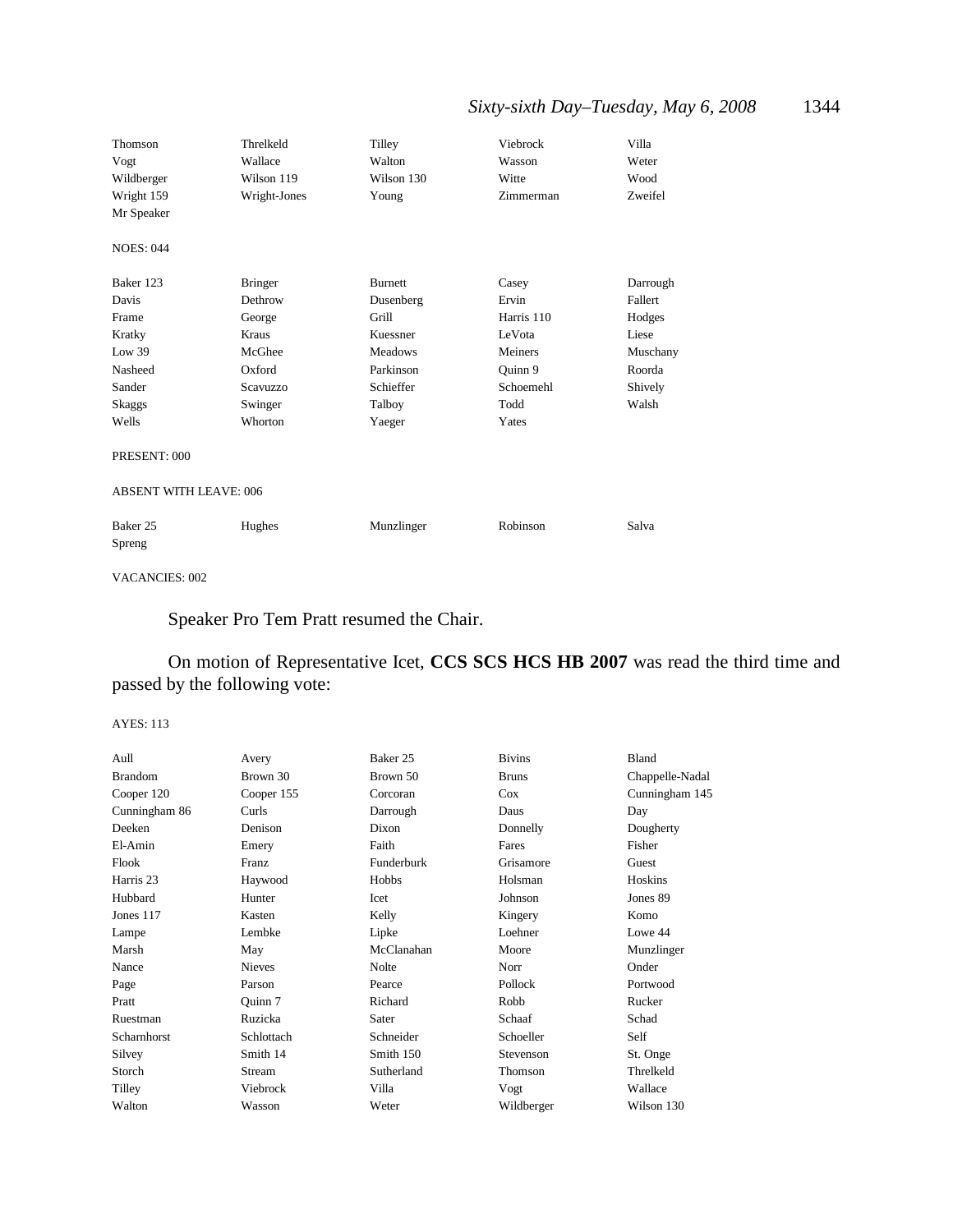| Witte<br>Zimmerman            | Wood<br>Zweifel             | Wright 159<br>Mr Speaker                 | Wright-Jones                | Young                         |
|-------------------------------|-----------------------------|------------------------------------------|-----------------------------|-------------------------------|
| <b>NOES: 044</b>              |                             |                                          |                             |                               |
| Baker 123<br>Dethrow          | <b>Bringer</b><br>Dusenberg | <b>Burnett</b><br>Ervin                  | Casey<br>Fallert            | Davis<br>Frame                |
| George<br>Kratky              | Grill<br>Kraus<br>McGhee    | Harris 110<br>Kuessner<br><b>Meadows</b> | Hodges<br>LeVota<br>Meiners | Hughes<br>Liese               |
| Low 39<br>Nasheed<br>Sander   | Oxford<br>Scavuzzo          | Parkinson<br>Schieffer                   | Quinn 9<br>Schoemehl        | Muschany<br>Roorda<br>Shively |
| Skaggs<br>Wells               | Swinger<br>Whorton          | Talboy<br>Yaeger                         | Todd<br>Yates               | Walsh                         |
| PRESENT: 001                  |                             |                                          |                             |                               |
| Wilson 119                    |                             |                                          |                             |                               |
| <b>ABSENT WITH LEAVE: 003</b> |                             |                                          |                             |                               |
| Robinson                      | Salva                       | Spreng                                   |                             |                               |
|                               |                             |                                          |                             |                               |

VACANCIES: 002

Speaker Pro Tem Pratt declared the bill passed.

**CCR SCS HCS HB 2008**, relating to appropriations, was taken up by Representative Icet.

# Representative Cox resumed the Chair.

On motion of Representative Icet, **CCR SCS HCS HB 2008** was adopted by the following vote:

| Aull          | Avery           | Baker 25   | Baker 123    | <b>Bivins</b>  |
|---------------|-----------------|------------|--------------|----------------|
| Bland         | <b>Brandom</b>  | Brown 30   | <b>Bruns</b> | <b>Burnett</b> |
| Casey         | Chappelle-Nadal | Cooper 120 | $\cos$       | Cunningham 145 |
| Cunningham 86 | Curls           | Daus       | Davis        | Day            |
| Deeken        | Denison         | Dixon      | Donnelly     | Dougherty      |
| Dusenberg     | El-Amin         | Emery      | Ervin        | Faith          |
| Fallert       | Fares           | Fisher     | Flook        | Frame          |
| Franz         | Funderburk      | George     | Grill        | Grisamore      |
| Guest         | Harris 23       | Harris 110 | Haywood      | Hobbs          |
| Hodges        | Holsman         | Hoskins    | Hubbard      | Hunter         |
| Icet          | Johnson         | Jones 89   | Kasten       | Kelly          |
| Kingery       | Komo            | Kratky     | Kraus        | Kuessner       |
| Lampe         | Lembke          | Liese      | Lipke        | Loehner        |
| Low 39        | Lowe 44         | Marsh      | May          | McClanahan     |
| McGhee        | Meadows         | Meiners    | Moore        | Munzlinger     |
| Muschany      | Nance           | Nolte      | Norr         | Onder          |
| Oxford        | Page            | Parkinson  | Parson       | Pearce         |
| Pollock       | Portwood        | Pratt      | Ouinn 7      | Ouinn 9        |
| Richard       | Robb            | Roorda     | Rucker       | Ruestman       |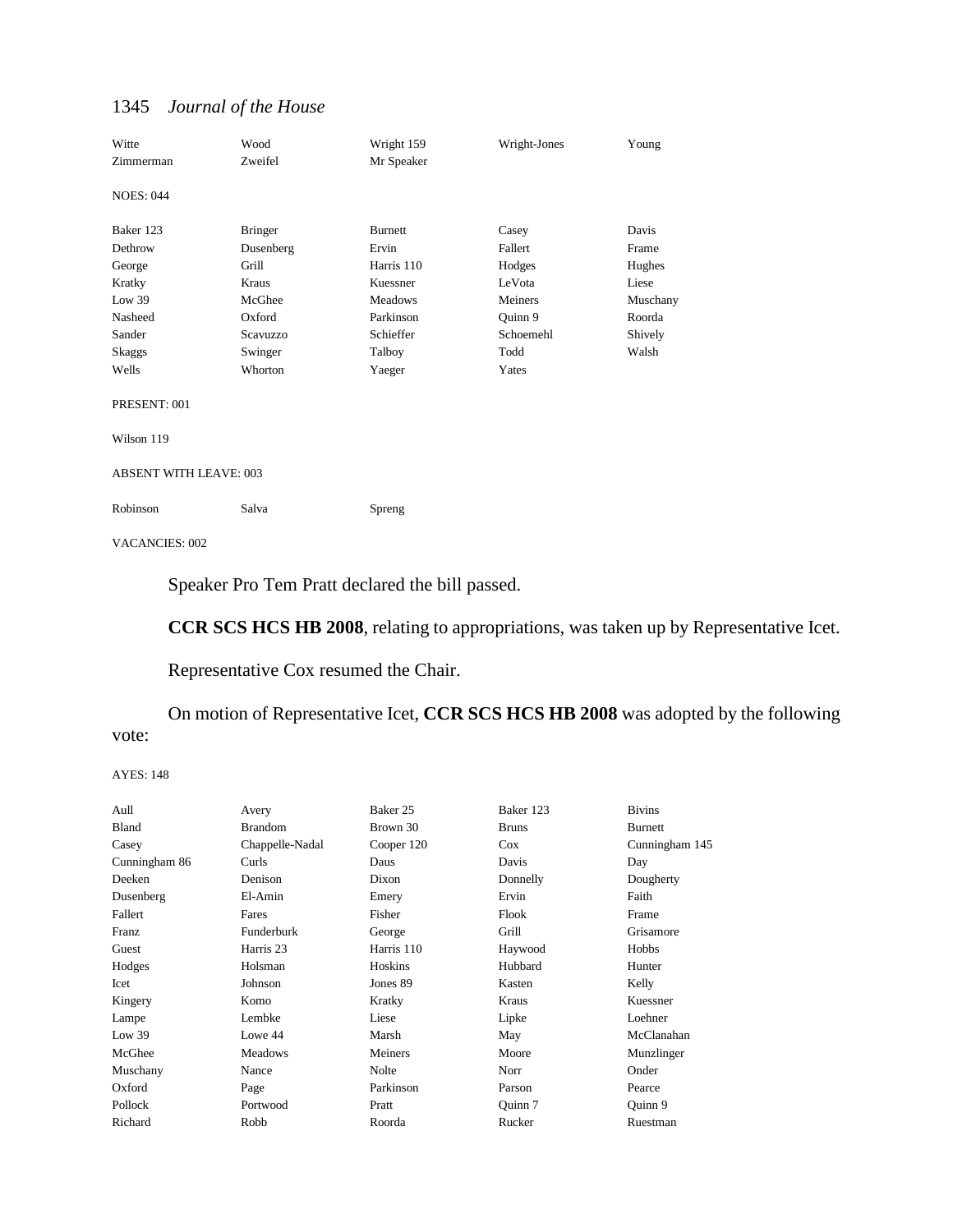# *Sixty-sixth Day–Tuesday, May 6, 2008* 1346

| Ruzicka                       | Salva                  | Sander             | Sater      | Scavuzzo   |  |
|-------------------------------|------------------------|--------------------|------------|------------|--|
| Schaaf                        | Schad                  | Scharnhorst        | Schieffer  | Schlottach |  |
| Schneider                     | Schoeller              | Schoemehl          | Self       | Shively    |  |
| Silvey                        | Skaggs                 | Smith 14           | Smith 150  | Stevenson  |  |
| St. Onge                      | Storch                 | Stream             | Sutherland | Swinger    |  |
| Talboy                        | Thomson                | Threlkeld          | Tilley     | Todd       |  |
| Viebrock                      | Villa                  | Vogt               | Wallace    | Walsh      |  |
| Walton                        | Wasson                 | Wells              | Weter      | Whorton    |  |
| Wildberger                    | Wilson 119             | Wilson 130         | Witte      | Wood       |  |
| Wright 159                    | Wright-Jones           | Yaeger             | Yates      | Young      |  |
| Zimmerman                     | Zweifel                | Mr Speaker         |            |            |  |
| <b>NOES: 005</b>              |                        |                    |            |            |  |
| <b>Bringer</b>                | Darrough               | Dethrow            | Hughes     | LeVota     |  |
| PRESENT: 000                  |                        |                    |            |            |  |
| <b>ABSENT WITH LEAVE: 008</b> |                        |                    |            |            |  |
| Brown 50<br><b>Nieves</b>     | Cooper 155<br>Robinson | Corcoran<br>Spreng | Jones 117  | Nasheed    |  |

#### VACANCIES: 002

On motion of Representative Icet, **CCS SCS HCS HB 2008** was read the third time and passed by the following vote:

| Aull           | Avery          | Baker 25        | Baker 123    | <b>Bivins</b>  |
|----------------|----------------|-----------------|--------------|----------------|
| Bland          | <b>Brandom</b> | Brown 30        | Brown 50     | <b>Bruns</b>   |
| <b>Burnett</b> | Casey          | Chappelle-Nadal | Cox          | Cunningham 145 |
| Cunningham 86  | Curls          | Daus            | Davis        | Day            |
| Deeken         | Dixon          | Donnelly        | Dougherty    | Dusenberg      |
| El-Amin        | Emery          | Ervin           | Faith        | Fallert        |
| Fares          | Fisher         | Flook           | Frame        | Franz          |
| Funderburk     | George         | Grill           | Grisamore    | Guest          |
| Harris 23      | Harris 110     | Haywood         | Hobbs        | Hodges         |
| Holsman        | Hoskins        | Hubbard         | Hunter       | Icet           |
| Johnson        | Jones 89       | Jones 117       | Kasten       | Kelly          |
| Kingery        | Komo           | Kratky          | Kraus        | Kuessner       |
| Lampe          | Lembke         | Liese           | Lipke        | Loehner        |
| Low 39         | Lowe 44        | Marsh           | May          | McClanahan     |
| McGhee         | <b>Meadows</b> | Meiners         | Moore        | Munzlinger     |
| Muschany       | Nance          | <b>Nieves</b>   | <b>Nolte</b> | Norr           |
| Onder          | Oxford         | Page            | Parkinson    | Parson         |
| Pearce         | Pollock        | Portwood        | Pratt        | Ouinn 7        |
| Ouinn 9        | Richard        | Robb            | Roorda       | Rucker         |
| Ruestman       | Ruzicka        | Sander          | Sater        | Scavuzzo       |
| Schaaf         | Schad          | Scharnhorst     | Schieffer    | Schlottach     |
| Schneider      | Schoeller      | Schoemehl       | Self         | Shively        |
| Silvey         | Skaggs         | Smith 14        | Smith 150    | Stevenson      |
| St. Onge       | Storch         | Stream          | Sutherland   | Swinger        |
| Talboy         | Thomson        | Threlkeld       | Tilley       | Todd           |
| Viebrock       | Villa          | Vogt            | Wallace      | Walsh          |
| Walton         | Wasson         | Wells           | Weter        | Whorton        |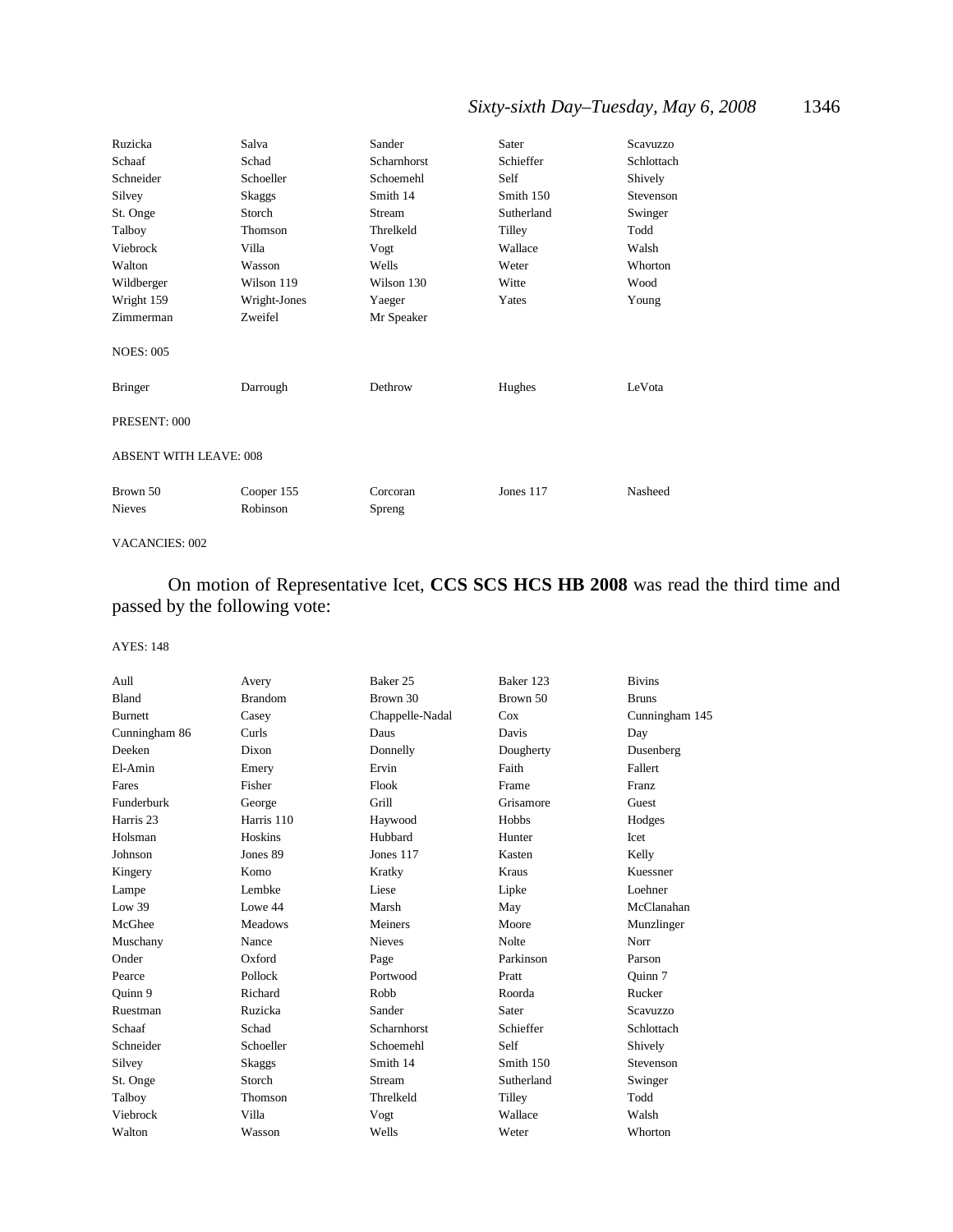| Wildberger<br>Wright 159<br>Zimmerman | Wilson 119<br>Wright-Jones<br>Zweifel | Wilson 130<br>Yaeger<br>Mr Speaker | Witte<br>Yates | Wood<br>Young |
|---------------------------------------|---------------------------------------|------------------------------------|----------------|---------------|
| <b>NOES: 004</b>                      |                                       |                                    |                |               |
| <b>Bringer</b>                        | Darrough                              | Dethrow                            | LeVota         |               |
| PRESENT: 000                          |                                       |                                    |                |               |
| <b>ABSENT WITH LEAVE: 009</b>         |                                       |                                    |                |               |
| Cooper 120                            | Cooper 155                            | Corcoran                           | Denison        | Hughes        |
| Nasheed                               | Robinson                              | Salva                              | Spreng         |               |

VACANCIES: 002

Representative Cox declared the bill passed.

Speaker Jetton resumed the Chair.

#### **MESSAGES FROM THE SENATE**

Mr. Speaker: I am instructed by the Senate to inform the House of Representatives that the Senate has taken up and adopted **SS SCS HCR 30**.

#### SENATE SUBSTITUTE FOR SENATE COMMITTEE SUBSTITUTE FOR HOUSE CONCURRENT RESOLUTION NO. 30

WHEREAS, competition in the voice communications industry is developing rapidly and is widespread in the State of Missouri; and

WHEREAS, Missouri law governing the telecommunications industry must evolve to meet the needs of Missouri consumers; and

WHEREAS, consumer choice in voice communications is available through the traditional wireline, wireless, cable, and interconnected voice over Internet protocol industries; and

WHEREAS, the methodology by which carriers are compensated for the use of their network is, by its nature, complex, detailed, and inter-related to numerous other economic forces; and

WHEREAS, the need to make equitable changes in the inter-carrier compensation regime will require a comprehensive, holistic, and deliberate approach to reform; and

WHEREAS, due to the complex nature of inter-carrier compensation, comprehensive study and discussion is required; and

WHEREAS, pricing of voice telecommunications services is important to promote competition for the longterm benefit of consumers; and

WHEREAS, a forum for review and discussion between these very competitive industries will aid in addressing the concerns of both the industry and consumers: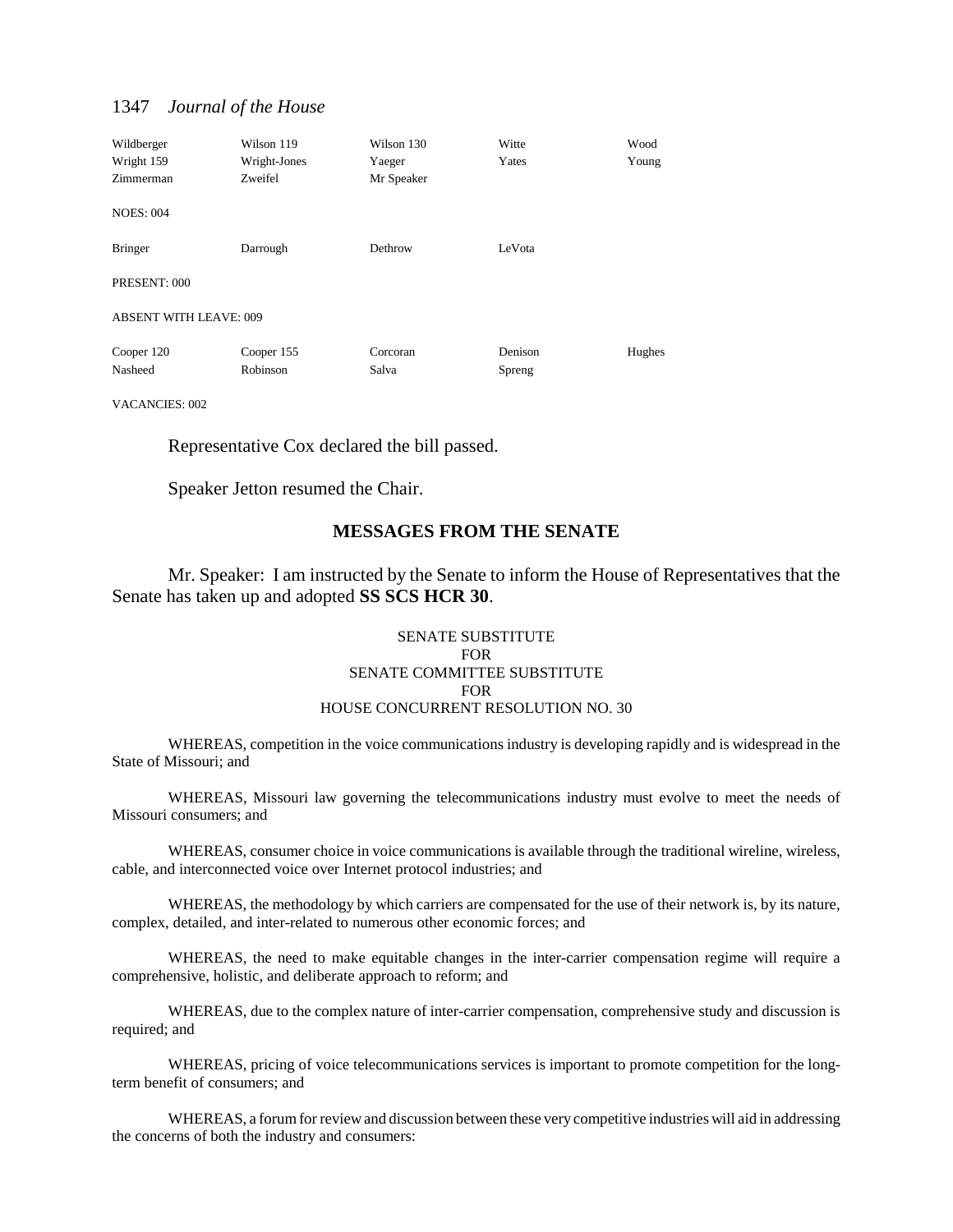NOW THEREFORE BE IT RESOLVED by the members of the House of Representatives of the Ninety-fourth General Assembly, Second Regular Session, the Senate concurring therein, that to ensure that thoughtful and necessary changes to the regulation of voice communications in Missouri and the need to protect Missouri consumers and provide them with more communications choices, the General Assembly must endeavor to comprehensively study further the matters detailed herein; and

BE IT FURTHER RESOLVED that the members of the House of Representatives of the Ninety-fourth General Assembly, Second Regular Session, the Senate concurring therein, hereby establish a Joint Interim Committee on Voice Communications Regulation to be composed of ten members, five of which shall be from the House of Representatives with three appointed by the Speaker of the House and two appointed by the Minority Floor Leader of the House, and five members shall be from the Senate with three appointed by the President Pro Tem of the Senate and two appointed by the Minority Floor Leader of the Senate; and

BE IT FURTHER RESOLVED that the Joint Interim Committee is authorized to function during the legislative interim between the Second Regular Session of the Ninety-fourth General Assembly through January 15, 2009, of the First Regular Session of the Ninety-fifth General Assembly to study the following:

(1) The need to make changes to the inter-carrier compensation system wherein voice communications providers exchange traffic on other provider's networks; and

(2) The issue of whether market-based pricing exists in the voice telecommunications industry, and any recommended action to be taken by the General Assembly, if any; and

(3) Such other matters as the Joint Interim Committee may deem necessary in order to determine the proper course of future legislative and budgetary action regarding these issues; and

BE IT FURTHER RESOLVED that the Joint Interim Committee shall prepare a final report, together with its recommendations for any legislative action deemed necessary for submission to the General Assembly by January 15, 2009; and

BE IT FURTHER RESOLVED that the Joint Interim Committee may solicit input and information necessary to fulfill its obligations, including but not limited to soliciting input and information from any state department or agency the Joint Interim Committee deems relevant, consumer advocates, political subdivisions of this State, and the general public; and

BE IT FURTHER RESOLVED that the staffs of House Research, the Joint Committee on Legislative Research, and Senate Research shall provide such legal, research, clerical, technical, and bill drafting services as the Joint Interim Committee may require in the performance of its duties; and

BE IT FURTHER RESOLVED that the actual and necessary expenses of the Joint Interim Committee, its members, and any staff assigned to the Joint Interim Committee incurred by the Joint Interim Committee shall be paid by the Joint Contingent Fund.

In which the concurrence of the House is respectfully requested.

Mr. Speaker: I am instructed by the Senate to inform the House of Representatives that the Senate refuses to recede from its position on **SCS HCS HB 2023** and grants the House a conference thereon.

The President Pro Tem has appointed the following Conference Committee to act with a like Committee from the House on **SCS HCS HB 2023**: Senators Nodler, Mayer Rupp, Bray and Green.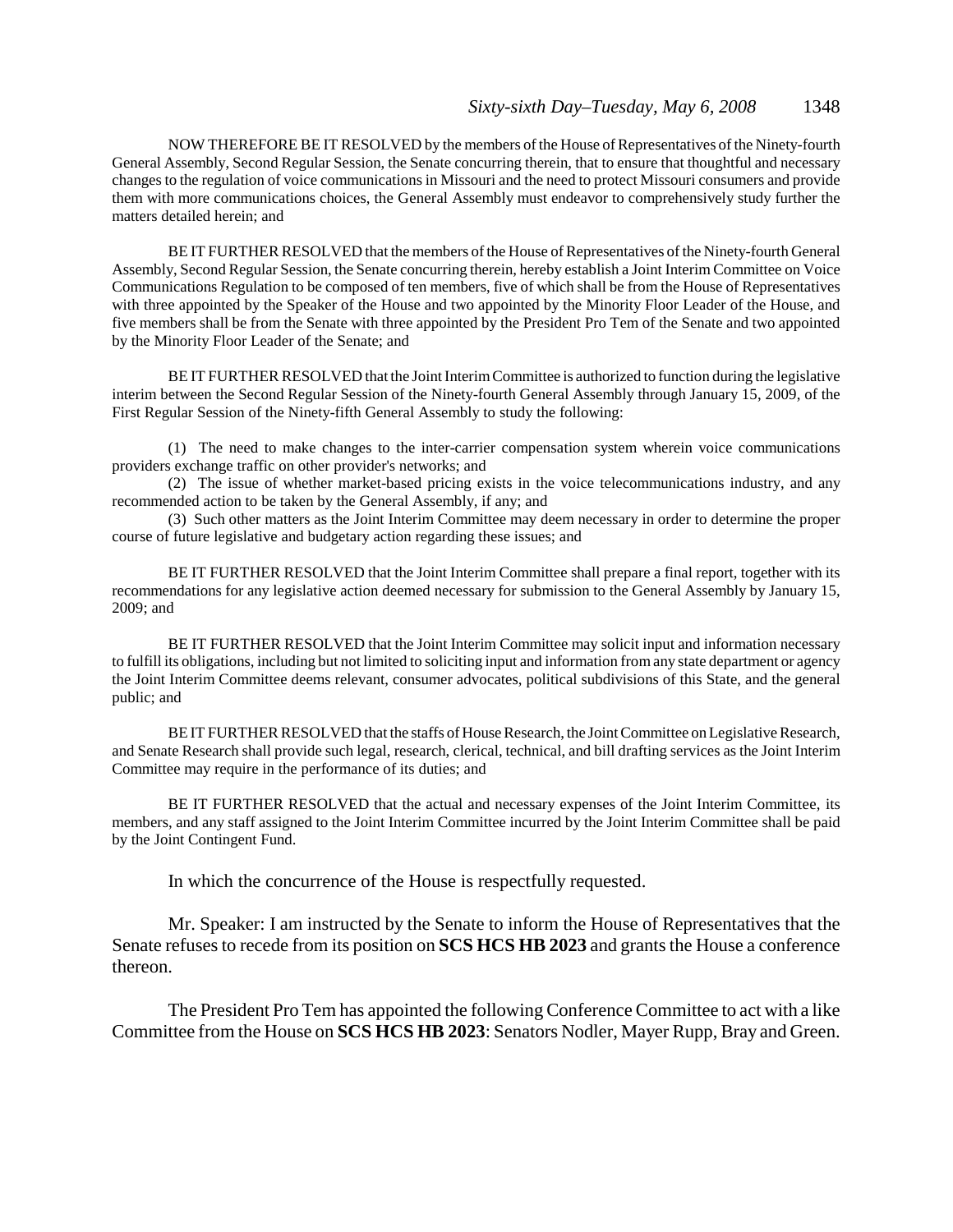Mr. Speaker: I am instructed by the Senate to inform the House of Representatives that the Senate has taken up and adopted **SCR 35**.

#### SENATE CONCURRENT RESOLUTION NO. 35

WHEREAS, horse processing is the most tightly regulated of any animal harvest, and the horse is the only animal that has its transportation to processing regulated. If horse processing plants are forced to close and export options are eliminated, the Horse Welfare Coalition estimates that 90,000 to 100,000 unwanted horses annually would be exposed to potential abandonment and neglect; and

WHEREAS, the 90,000 to 100,000 additional unwanted horses each year would compete for adoption with the 32,000 wild horses that United States taxpayers are already paying \$40 million to shelter and feed; and

WHEREAS, the nation's inadequate, overburdened, and unregulated horse rescue and adoption facilities cannot handle the influx of the approximately 60,000 or more additional horses each year that would result from a harvesting ban, according to the Congressional Research Service; and

WHEREAS, many zoo animal diets rely on equine protein because it mimics what the animal would receive in the wild. Veterinarians and animal nutritionists say it is the healthiest diet for big cats and rare birds. If legislation shuts down horse processing facilities, the only source for this meat that is inspected by the U.S. Department of Agriculture (USDA) will be eliminated:

NOW THEREFORE BE IT RESOLVED that the members of the Missouri Senate, Ninety-Fourth General Assembly, Second Regular Session, the House of Representatives concurring therein, hereby urge the United States Congress to strongly support the continuation of horse processing in the United States and to offer incentives that help create horse processing plants throughout the United States, such as state-inspected horse harvest for export; and

BE IT FURTHER RESOLVED that the members of the Missouri General Assembly strongly encourage Congress to support new horse processing facilities and the continuation of existing facilities on both the state and national level; and

BE IT FURTHER RESOLVED that the members of the Missouri General Assembly urge Congress to oppose S. 311 and H.R. 503 of the 110th Congress and strongly support the transportation and processing of horses in the United States and internationally; and

BE IT FURTHER RESOLVED that the members of the Missouri General Assembly support the location of USDA-approved horse processing facilities on state, tribal, or private lands under mutually-acceptable and market-driven land leases and, if necessary, a mutually-acceptable assignment of revenues that meet the needs of all parties involved with the facility; and

BE IT FURTHER RESOLVED that the Secretary of the Missouri Senate be instructed to prepare properly inscribed copies of this resolution for the President of the United States Senate, the Speaker of the United States House of Representatives and the members of the Missouri Congressional delegation.

In which the concurrence of the House is respectfully requested.

#### **SIGNING OF SENATE BILL**

All other business of the House was suspended while **SS SCS SB 944** was read at length and, there being no objection, was signed by the Speaker to the end that the same may become law.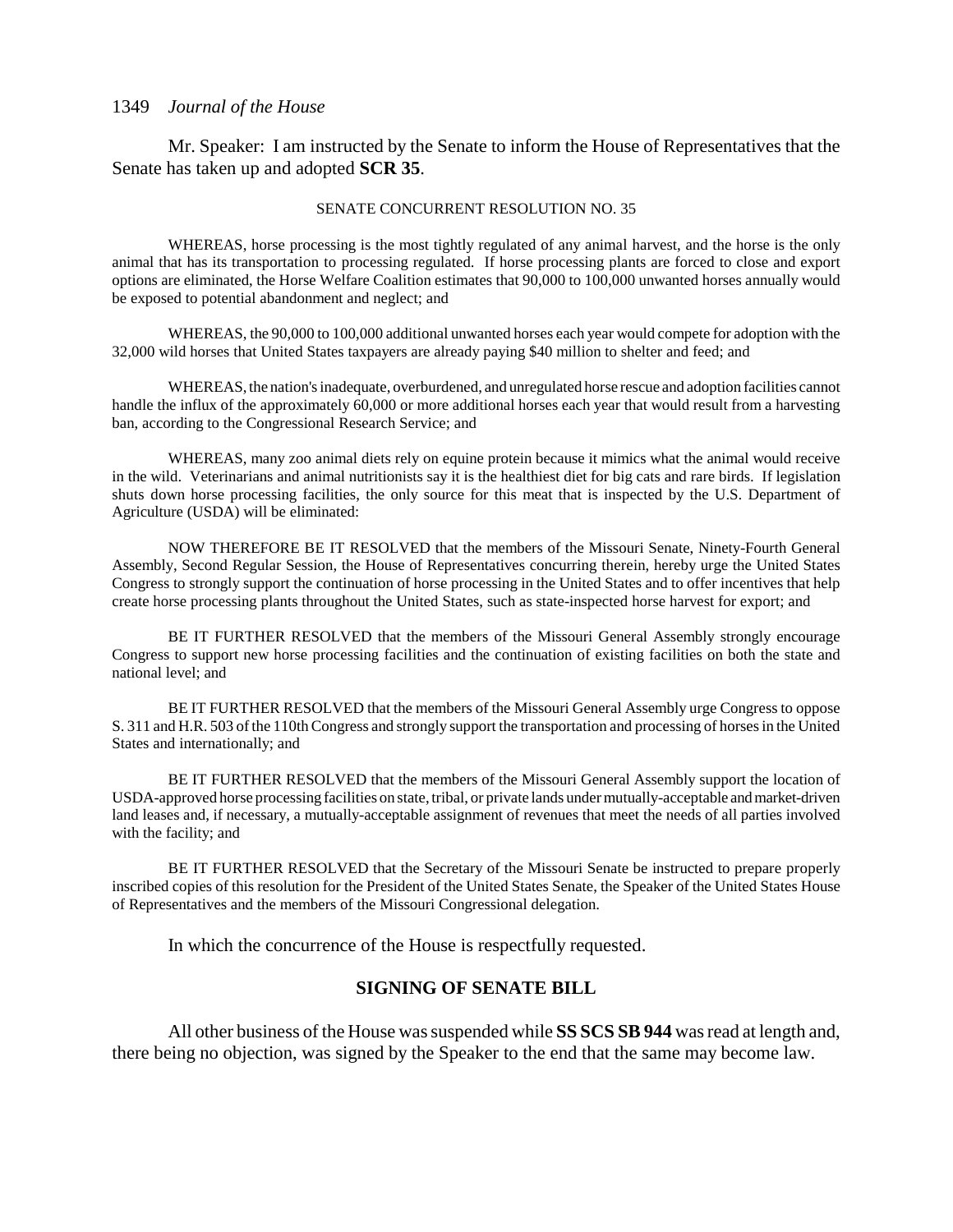## **APPOINTMENT OF CONFERENCE COMMITTEES**

The Speaker appointed the following Conference Committees to act with like Committees from the Senate on the following bills:

**SCS HCS HB 2023**: Representatives Icet, Robb, Tilley, Dougherty and Storch **HCS SCS SB 724**: Representatives Wasson, Jones (117), Bruns, Kuessner and McClanahan

Representative Cox resumed the Chair.

## **BILLS IN CONFERENCE**

**CCR SCS HCS HB 2009**, relating to appropriations, was taken up by Representative Icet.

On motion of Representative Icet, **CCR SCS HCS HB 2009** was adopted by the following vote:

| Aull             | Avery           | Baker 25    | Baker 123      | <b>Bivins</b>  |
|------------------|-----------------|-------------|----------------|----------------|
| Bland            | <b>Brandom</b>  | Brown 30    | Brown 50       | <b>Bruns</b>   |
| Casey            | Chappelle-Nadal | Cooper 155  | Cox            | Cunningham 145 |
| Cunningham 86    | Curls           | Darrough    | Davis          | Day            |
| Deeken           | Denison         | Dethrow     | Dixon          | Donnelly       |
| Dougherty        | Dusenberg       | Emery       | Ervin          | Faith          |
| Fares            | Fisher          | Flook       | Frame          | Franz          |
| Funderburk       | George          | Grill       | Grisamore      | Guest          |
| Harris 23        | Haywood         | Hobbs       | Hodges         | Hoskins        |
| Hubbard          | Hunter          | Icet        | Johnson        | Jones 89       |
| Jones $117$      | Kasten          | Kelly       | Kratky         | Kraus          |
| Lembke           | Lipke           | Loehner     | Lowe 44        | Marsh          |
| May              | McClanahan      | McGhee      | Meiners        | Moore          |
| Munzlinger       | Muschany        | Nance       | <b>Nieves</b>  | <b>Nolte</b>   |
| Norr             | Onder           | Page        | Parkinson      | Parson         |
| Pearce           | Pollock         | Portwood    | Pratt          | Ouinn 7        |
| Quinn 9          | Richard         | Robb        | Rucker         | Ruestman       |
| Ruzicka          | Salva           | Sander      | Sater          | Scavuzzo       |
| Schaaf           | Schad           | Scharnhorst | Schieffer      | Schlottach     |
| Schneider        | Schoeller       | Schoemehl   | Self           | Shively        |
| Silvey           | Skaggs          | Smith 14    | Smith 150      | Stevenson      |
| St. Onge         | Storch          | Stream      | Sutherland     | Swinger        |
| Thomson          | Threlkeld       | Tilley      | Todd           | Viebrock       |
| Villa            | Wallace         | Walsh       | Walton         | Wasson         |
| Wells            | Weter           | Wildberger  | Wilson 119     | Wilson 130     |
| Witte            | Wood            | Wright 159  | Wright-Jones   | Yaeger         |
| Yates            | Young           | Zimmerman   | Zweifel        | Mr Speaker     |
| <b>NOES: 019</b> |                 |             |                |                |
| <b>Bringer</b>   | <b>Burnett</b>  | Daus        | El-Amin        | Fallert        |
| Harris 110       | Holsman         | Hughes      | Komo           | Kuessner       |
| LeVota           | Liese           | Low 39      | <b>Meadows</b> | Oxford         |
| Roorda           | Talboy          | Vogt        | Whorton        |                |
|                  |                 |             |                |                |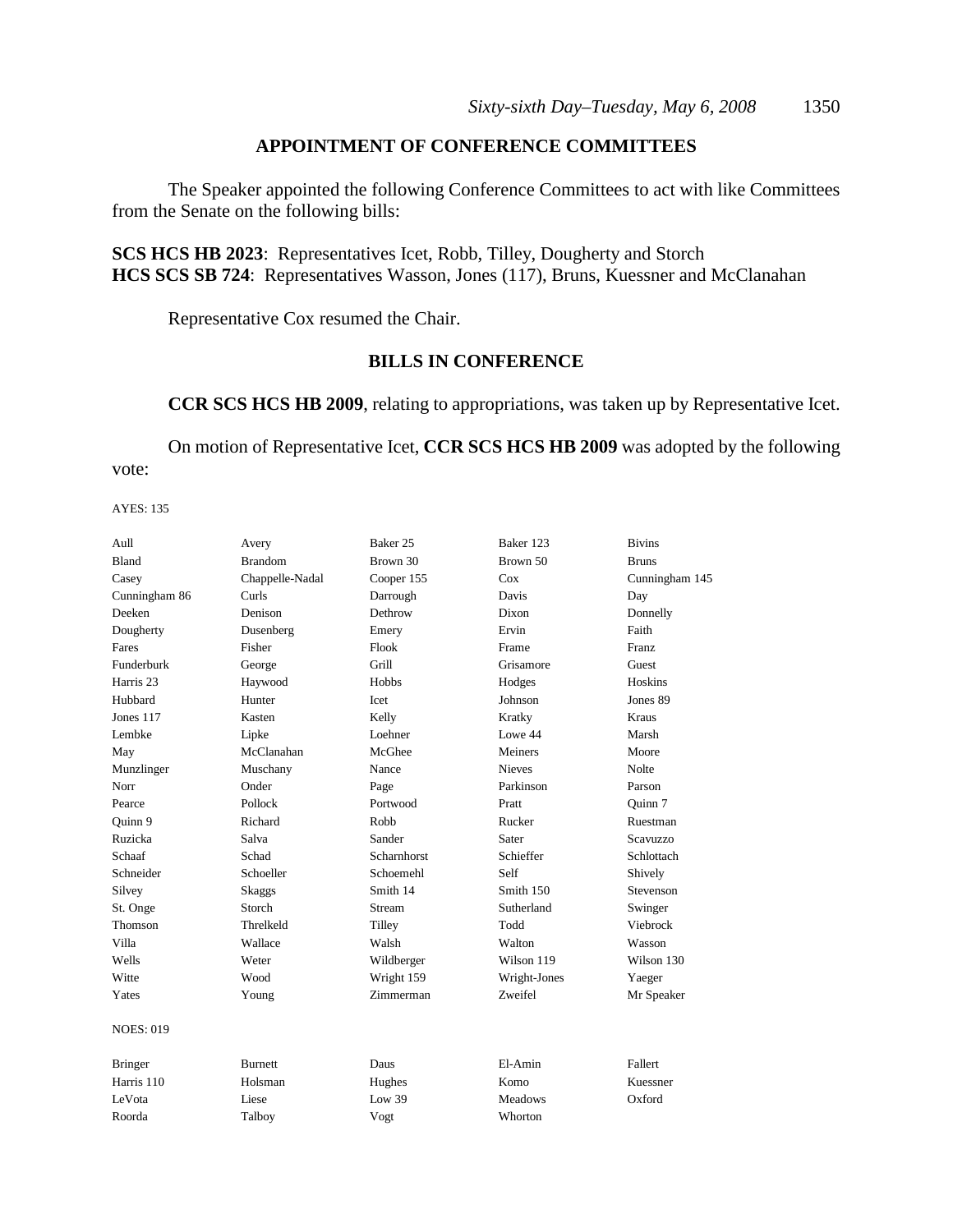| PRESENT: 000                  |                    |         |       |         |
|-------------------------------|--------------------|---------|-------|---------|
| <b>ABSENT WITH LEAVE: 007</b> |                    |         |       |         |
| Cooper 120<br>Robinson        | Corcoran<br>Spreng | Kingery | Lampe | Nasheed |

VACANCIES: 002

# Speaker Pro Tem Pratt resumed the Chair.

On motion of Representative Icet, **CCS SCS HCS HB 2009** was read the third time and passed by the following vote:

AYES: 137

| Aull             | Avery                | Baker 25   | Baker 123      | <b>Bivins</b>      |
|------------------|----------------------|------------|----------------|--------------------|
| Bland            | <b>Brandom</b>       | Brown 30   | Brown 50       | <b>Bruns</b>       |
| Casey            | Chappelle-Nadal      | Cooper 120 | Cooper 155     | Cox                |
| Cunningham 145   | Cunningham 86        | Curls      | Darrough       | Davis              |
| Day              | Deeken               | Denison    | Dethrow        | Dixon              |
| Donnelly         | Dougherty            | Dusenberg  | Emery          | Ervin              |
| Faith            | Fares                | Fisher     | Flook          | Frame              |
| Franz            | Funderburk           | George     | Grill          | Grisamore          |
| Guest            | Harris <sub>23</sub> | Haywood    | Hobbs          | Hodges             |
| Hoskins          | Hubbard              | Icet       | Johnson        | Jones 89           |
| Jones $117$      | Kasten               | Kelly      | Kratky         | Kraus              |
| Lampe            | Lembke               | Lipke      | Loehner        | Lowe 44            |
| Marsh            | May                  | McClanahan | McGhee         | <b>Meiners</b>     |
| Moore            | Munzlinger           | Muschany   | Nance          | Nasheed            |
| <b>Nieves</b>    | Nolte                | Norr       | Onder          | Page               |
| Parkinson        | Parson               | Pearce     | Pollock        | Portwood           |
| Pratt            | Quinn 7              | Quinn 9    | Richard        | Robb               |
| Rucker           | Ruestman             | Ruzicka    | Salva          | Sander             |
| Sater            | <b>Scavuzzo</b>      | Schaaf     | Schad          | <b>Scharnhorst</b> |
| Schieffer        | Schlottach           | Schneider  | Schoeller      | Schoemehl          |
| Self             | Shively              | Silvey     | Skaggs         | Smith 14           |
| Smith 150        | Stevenson            | St. Onge   | Storch         | Stream             |
| Sutherland       | Swinger              | Thomson    | Threlkeld      | Tilley             |
| Todd             | Viebrock             | Villa      | Wallace        | Walsh              |
| Walton           | Wasson               | Wells      | Weter          | Wildberger         |
| Wilson 119       | Wilson 130           | Witte      | Wood           | Wright 159         |
| Wright-Jones     | Yaeger               | Yates      | Young          | Zimmerman          |
| Zweifel          | Mr Speaker           |            |                |                    |
| <b>NOES: 019</b> |                      |            |                |                    |
| <b>Bringer</b>   | Burnett              | Daus       | El-Amin        | Fallert            |
| Harris 110       | Holsman              | Hughes     | Komo           | Kuessner           |
| LeVota           | Liese                | Low 39     | <b>Meadows</b> | Oxford             |
| Roorda           | Talboy               | Vogt       | Whorton        |                    |
|                  |                      |            |                |                    |

PRESENT: 000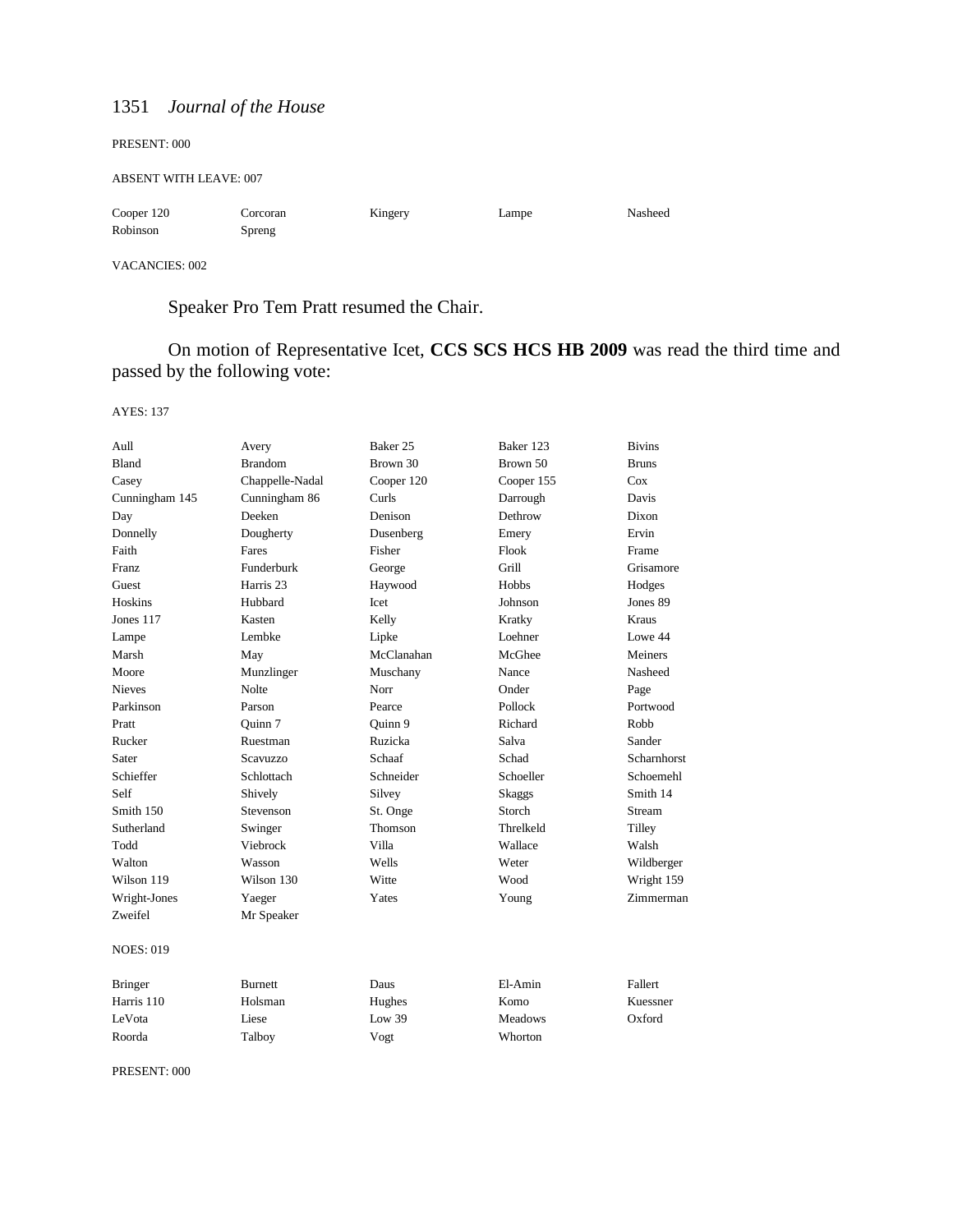#### ABSENT WITH LEAVE: 005

| ⌒<br>Corcoran | Hunter | Kıngerv | Robinson | Spreng |
|---------------|--------|---------|----------|--------|
| .             |        |         |          |        |

VACANCIES: 002

Speaker Pro Tem Pratt declared the bill passed.

**CCR SCS HCS HB 2010**, relating to appropriations, was taken up by Representative Icet.

Representative Tilley moved the previous question.

Which motion was adopted by the following vote:

#### AYES: 088

| Avery            | Baker 123       | <b>Bivins</b>        | <b>Brandom</b> | Brown 30       |
|------------------|-----------------|----------------------|----------------|----------------|
| <b>Bruns</b>     | Cooper 155      | Cox                  | Cunningham 145 | Cunningham 86  |
| Davis            | Day             | Deeken               | Denison        | Dethrow        |
| Dixon            | Dusenberg       | Emery                | Ervin          | Faith          |
| Fares            | Fisher          | Flook                | <b>Franz</b>   | Funderburk     |
| Grisamore        | Guest           | Hobbs                | Hunter         | Icet           |
| Jones 89         | Jones 117       | Kasten               | Kelly          | Kraus          |
| Lembke           | Lipke           | Loehner              | Marsh          | May            |
| McGhee           | Moore           | Munzlinger           | Muschany       | Nance          |
| <b>Nieves</b>    | Nolte           | Onder                | Parkinson      | Parson         |
| Pearce           | Pollock         | Portwood             | Pratt          | Ouinn 7        |
| Richard          | Robb            | Ruestman             | Ruzicka        | Sander         |
| Sater            | Schaaf          | Schad                | Scharnhorst    | Schlottach     |
| Schneider        | Schoeller       | Self                 | Silvey         | Smith 14       |
| Smith 150        | St. Onge        | Stream               | Sutherland     | Thomson        |
| Threlkeld        | Tilley          | Viebrock             | Wallace        | Wasson         |
| Wells            | Weter           | Wilson 119           | Wilson 130     | Wood           |
| Wright 159       | Yates           | Mr Speaker           |                |                |
| <b>NOES: 062</b> |                 |                      |                |                |
| Aull             | Baker 25        | <b>Bland</b>         | <b>Bringer</b> | <b>Burnett</b> |
| Casey            | Chappelle-Nadal | Curls                | Darrough       | Daus           |
| Donnelly         | Dougherty       | El-Amin              | Fallert        | Frame          |
| George           | Grill           | Harris <sub>23</sub> | Harris 110     | Haywood        |
| Hodges           | Hoskins         | Hubbard              | Hughes         | Johnson        |
| Komo             | Kratky          | Kuessner             | Lampe          | LeVota         |
| Liese            | Low 39          | Lowe 44              | McClanahan     | <b>Meadows</b> |
| Meiners          | Nasheed         | Norr                 | Oxford         | Page           |
| Quinn 9          | Roorda          | Salva                | Scavuzzo       | Schieffer      |
| Schoemehl        | Shively         | Skaggs               | Storch         | Swinger        |
| Talboy           | Todd            | Villa                | Walsh          | Walton         |
| Whorton          | Witte           | Wright-Jones         | Yaeger         | Young          |
| Zimmerman        | Zweifel         |                      |                |                |

PRESENT: 000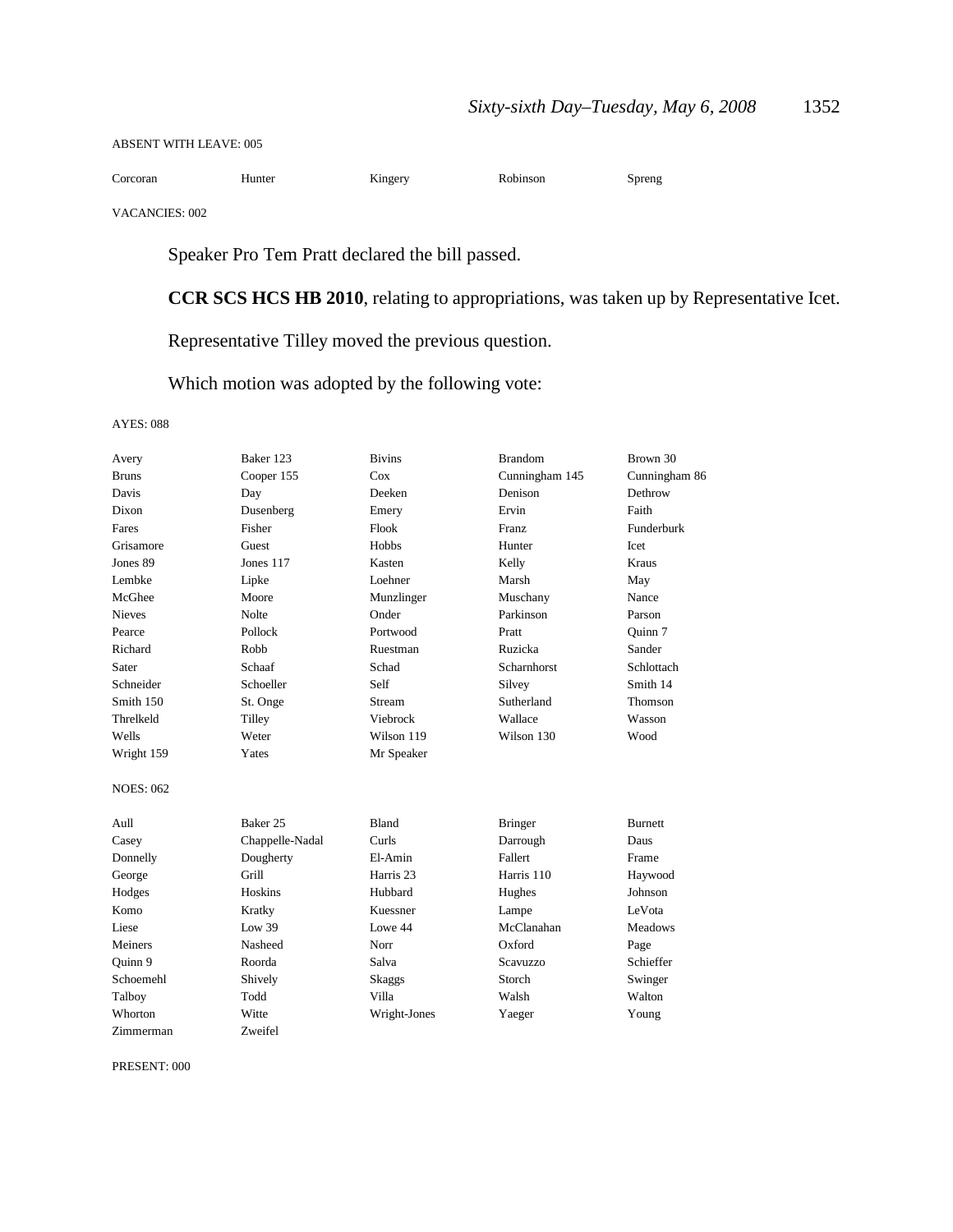#### ABSENT WITH LEAVE: 011

| Brown 50   | Cooper 120 | Corcoran | Holsman   | Kingery |
|------------|------------|----------|-----------|---------|
| Robinson   | Rucker     | Spreng   | Stevenson | Vogt    |
| Wildberger |            |          |           |         |

VACANCIES: 002

# On motion of Representative Icet, **CCR SCS HCS HB 2010** was adopted by the following vote:

#### AYES: 089

| Avery            | Baker 123  | <b>Bivins</b>   | <b>Brandom</b>       | Brown 30      |
|------------------|------------|-----------------|----------------------|---------------|
| <b>Bruns</b>     | Cooper 155 | Cox             | Cunningham 145       | Cunningham 86 |
| Davis            | Day        | Deeken          | Denison              | Dixon         |
| Dougherty        | Dusenberg  | Emery           | Ervin                | Faith         |
| Fares            | Fisher     | Flook           | Franz                | Funderburk    |
| Grisamore        | Guest      | Hobbs           | Hunter               | Icet          |
| Jones 89         | Jones 117  | Kasten          | Kelly                | Kraus         |
| Lembke           | Lipke      | Loehner         | Marsh                | May           |
| McGhee           | Moore      | Munzlinger      | Muschany             | Nance         |
| <b>Nieves</b>    | Nolte      | Onder           | Parkinson            | Parson        |
| Pearce           | Pollock    | Portwood        | Pratt                | Ouinn 7       |
| Richard          | Robb       | Ruestman        | Ruzicka              | Sander        |
| Sater            | Schaaf     | Schad           | Scharnhorst          | Schlottach    |
| Schneider        | Schoeller  | Self            | Silvey               | Smith 14      |
| Smith 150        | Stevenson  | St. Onge        | Stream               | Sutherland    |
| Thomson          | Threlkeld  | Tilley          | Viebrock             | Wallace       |
| Wasson           | Wells      | Weter           | Wilson 119           | Wilson 130    |
| Wood             | Wright 159 | Yates           | Mr Speaker           |               |
| <b>NOES: 064</b> |            |                 |                      |               |
| Aull             | Baker 25   | Bland           | <b>Bringer</b>       | Brown 50      |
| <b>Burnett</b>   | Casey      | Chappelle-Nadal | Curls                | Darrough      |
| Daus             | Dethrow    | Donnelly        | El-Amin              | Fallert       |
| Frame            | George     | Grill           | Harris <sub>23</sub> | Harris 110    |
| Haywood          | Hodges     | Holsman         | Hoskins              | Hubbard       |
| Hughes           | Johnson    | Komo            | Kratky               | Kuessner      |
| Lampe            | LeVota     | Liese           | Low 39               | Lowe 44       |
| McClanahan       | Meiners    | Nasheed         | Norr                 | Oxford        |
| Page             | Quinn 9    | Roorda          | Rucker               | Salva         |
| <b>Scavuzzo</b>  | Schieffer  | Schoemehl       | Shively              | <b>Skaggs</b> |
| Storch           | Talboy     | Todd            | Villa                | Walsh         |
| Walton           | Whorton    | Wildberger      | Witte                | Wright-Jones  |
| Yaeger           | Young      | Zimmerman       | Zweifel              |               |

#### PRESENT: 001

Swinger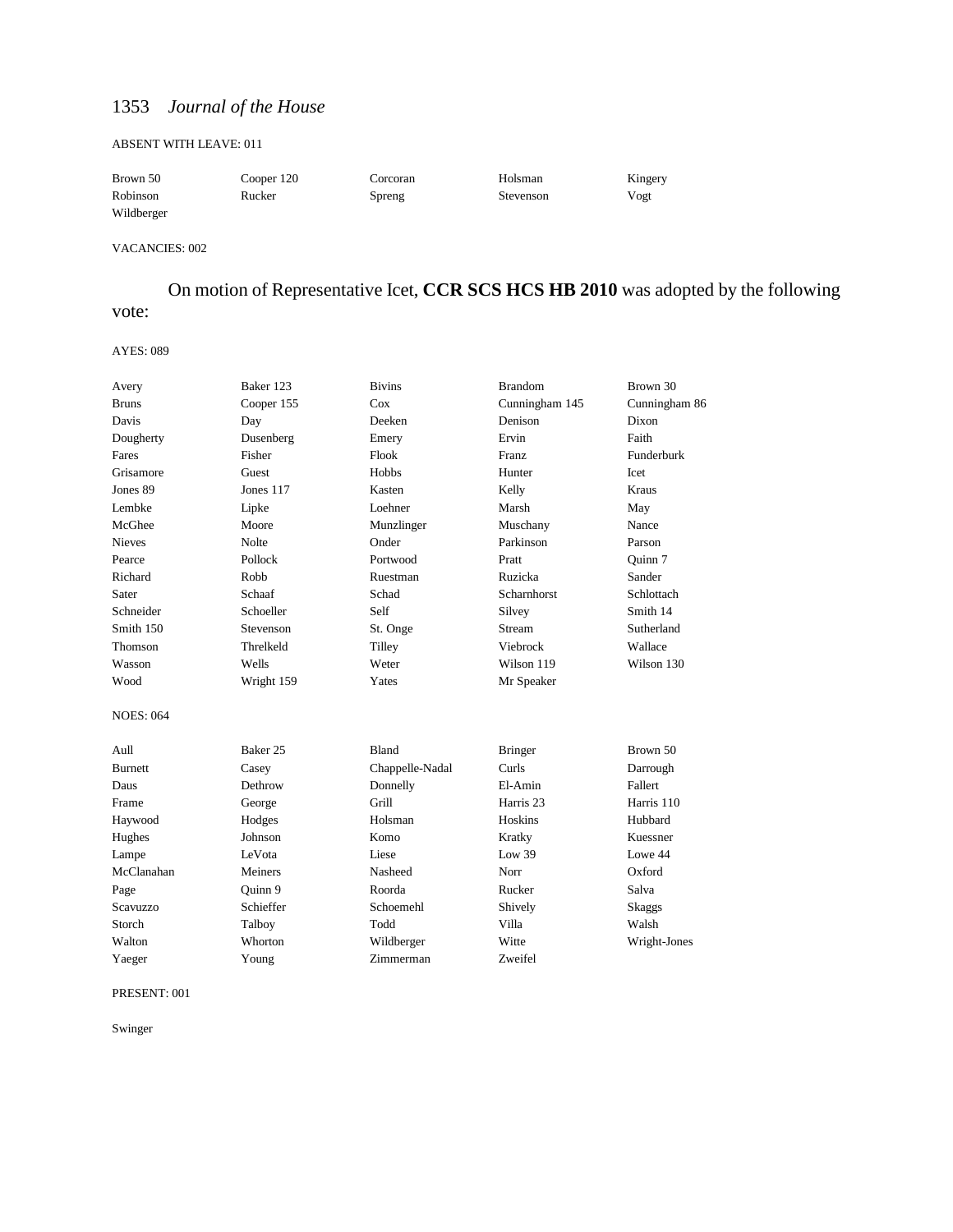#### ABSENT WITH LEAVE: 007

| Cooper 120 | Corcoran | Kingery | <b>Meadows</b> | Robinson |
|------------|----------|---------|----------------|----------|
| Spreng     | Vogt     |         |                |          |

#### VACANCIES: 002

On motion of Representative Icet, **CCS SCS HCS HB 2010** was read the third time and passed by the following vote:

#### AYES: 087

| Avery            | Baker 123       | <b>Bivins</b>        | <b>Brandom</b> | Brown 30      |  |
|------------------|-----------------|----------------------|----------------|---------------|--|
| <b>Bruns</b>     | Cooper 155      | Cox                  | Cunningham 145 | Cunningham 86 |  |
| Davis            | Day             | Deeken               | Denison        | Dixon         |  |
| Dougherty        | Dusenberg       | Emery                | Ervin          | Faith         |  |
| Fares            | Fisher          | Flook                | Franz          | Funderburk    |  |
| Grisamore        | Guest           | <b>Hobbs</b>         | Hunter         | Icet          |  |
| Jones 89         | Jones 117       | Kasten               | Kelly          | <b>Kraus</b>  |  |
| Lembke           | Loehner         | May                  | McGhee         | Moore         |  |
| Munzlinger       | Muschany        | Nance                | <b>Nieves</b>  | <b>Nolte</b>  |  |
| Onder            | Parkinson       | Parson               | Pearce         | Pollock       |  |
| Portwood         | Pratt           | Ouinn 7              | Richard        | Robb          |  |
| Ruestman         | Ruzicka         | Sander               | Sater          | Schaaf        |  |
| Schad            | Scharnhorst     | Schlottach           | Schneider      | Schoeller     |  |
| Self             | Silvey          | Smith 14             | Smith 150      | Stevenson     |  |
| St. Onge         | Stream          | Sutherland           | <b>Thomson</b> | Threlkeld     |  |
| Tilley           | Viebrock        | Wallace              | Wasson         | Wells         |  |
| Weter            | Wilson 119      | Wilson 130           | Wood           | Wright 159    |  |
| Yates            | Mr Speaker      |                      |                |               |  |
| <b>NOES: 063</b> |                 |                      |                |               |  |
| Aull             | Baker 25        | <b>Bland</b>         | <b>Bringer</b> | Brown 50      |  |
| Casey            | Chappelle-Nadal | Curls                | Darrough       | Daus          |  |
| Dethrow          | Donnelly        | El-Amin              | Fallert        | Frame         |  |
| George           | Grill           | Harris <sub>23</sub> | Harris 110     | Haywood       |  |
| Hodges           | Holsman         | Hoskins              | Hubbard        | Johnson       |  |
| Komo             | Kratky          | Kuessner             | Lampe          | LeVota        |  |
| Liese            | Lipke           | Low 39               | Lowe 44        | McClanahan    |  |
| <b>Meadows</b>   | Meiners         | Nasheed              | Norr           | Oxford        |  |
| Page             | Quinn 9         | Roorda               | Rucker         | Salva         |  |
| <b>Scavuzzo</b>  | Schieffer       | Schoemehl            | Shively        | Storch        |  |
| Talboy           | Todd            | Villa                | Walsh          | Walton        |  |
| Whorton          | Wildberger      | Witte                | Wright-Jones   | Yaeger        |  |
| Young            | Zimmerman       | Zweifel              |                |               |  |

PRESENT: 001

Swinger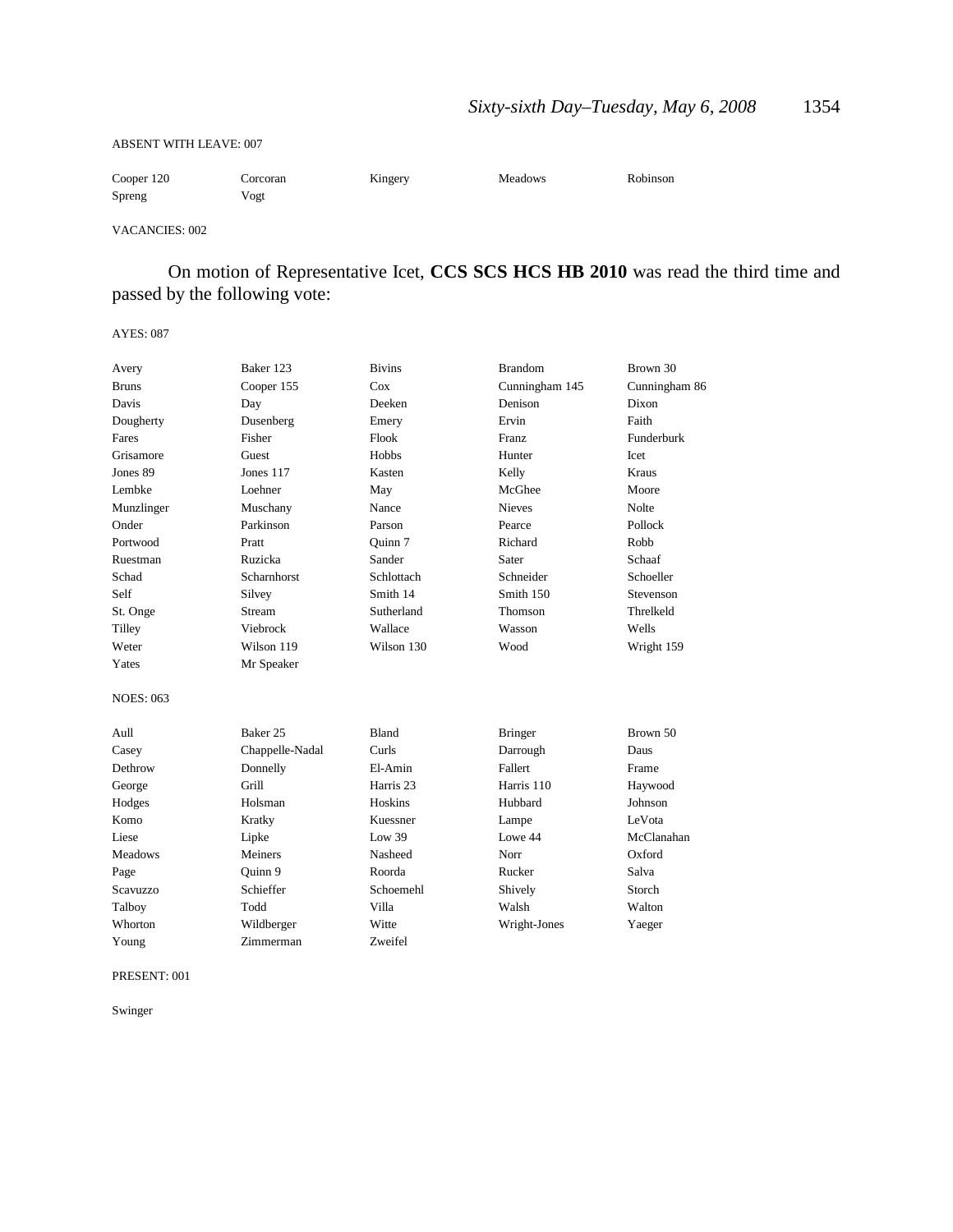ABSENT WITH LEAVE: 010

| <b>Burnett</b> | Cooper 120 | Corcoran | Hughes | Kingery |
|----------------|------------|----------|--------|---------|
| Marsh          | Robinson   | Skaggs   | Spreng | Vogt    |

VACANCIES: 002

Speaker Pro Tem Pratt declared the bill passed.

#### **REFERRAL OF SENATE BILL**

The following Senate Bill was referred to the Committee indicated:

**HCS SCS SB 720** - Fiscal Review (Fiscal Note)

## **COMMITTEE REPORTS**

**Committee on Judiciary**, Chairman Stevenson reporting:

Mr. Speaker: Your Committee on Judiciary, to which was returned **HCS SCS SB 781**, begs leave to report it has examined the same and recommends that the **House Committee Substitute No. 2 Do Pass**, and pursuant to Rule 25(21)(f) be referred to the Committee on Rules.

**Special Committee on General Laws**, Chairman Jones (89) reporting:

Mr. Speaker: Your Special Committee on General Laws, to which was referred **SCS SB 1172**, begs leave to report it has examined the same and recommends that the **House Committee Substitute Do Pass**, and pursuant to Rule 25(21)(f) be referred to the Committee on Rules.

**Special Committee on Health Insurance**, Chairman Wilson (130) reporting:

Mr. Speaker: Your Special Committee on Health Insurance, to which was referred **SS SB 817**, begs leave to report it has examined the same and recommends that the **House Committee Substitute Do Pass**, and pursuant to Rule 25(21)(f) be referred to the Committee on Rules.

**Special Committee on State Parks and Waterways**, Chairman Pollock reporting:

Mr. Speaker: Your Special Committee on State Parks and Waterways, to which was referred **SCS SB 1107**, begs leave to report it has examined the same and recommends that it **Do Pass**, and pursuant to Rule 25(21)(f) be referred to the Committee on Rules.

#### **Special Committee on Urban Issues**, Chairman Hubbard reporting:

Mr. Speaker: Your Special Committee on Urban Issues, to which was referred **HB 2556**, begs leave to report it has examined the same and recommends that it **Do Pass**, and pursuant to Rule 25(21)(f) be referred to the Committee on Rules.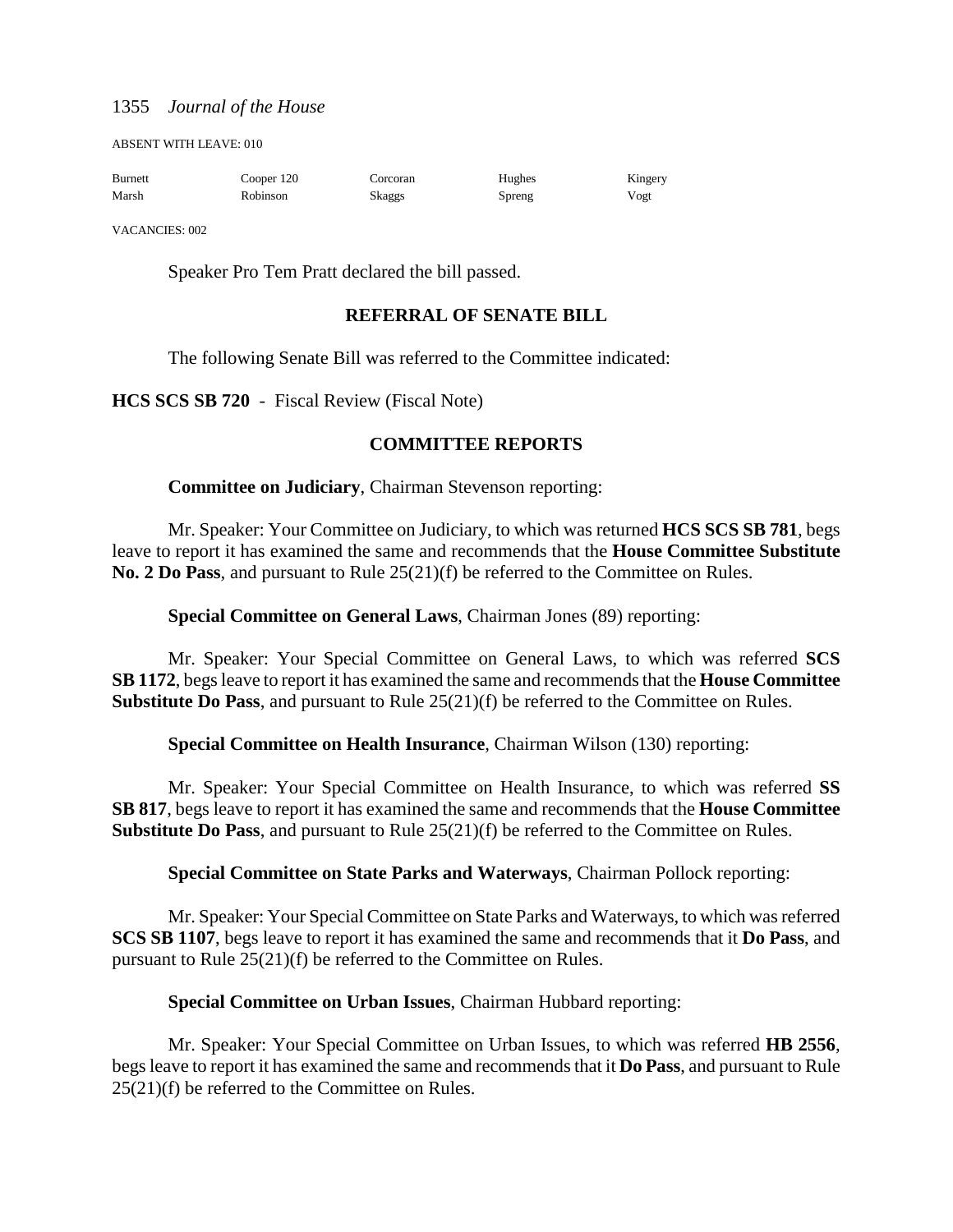#### **MESSAGES FROM THE SENATE**

Mr. Speaker: I am instructed by the Senate to inform the House of Representatives that the Senate has taken up and adopted the Conference Committee Report on **SCS HCS HB 2002**, and has taken up and passed **CCS SCS HCS HB 2002**.

Mr. Speaker: I am instructed by the Senate to inform the House of Representatives that the Senate has taken up and adopted the Conference Committee Report on **SCS HCS HB 2003**, and has taken up and passed **CCS SCS HCS HB 2003**.

Mr. Speaker: I am instructed by the Senate to inform the House of Representatives that the Senate has taken up and adopted the Conference Committee Report on **SCS HB 2004**, and has taken up and passed **CCS SCS HB 2004**.

Mr. Speaker: I am instructed by the Senate to inform the House of Representatives that the Senate has taken up and adopted the Conference Committee Report on **SCS HCS HB 2005**, and has taken up and passed **CCS SCS HCS HB 2005, as amended by House Perfecting Amendment No. 1**.

Mr. Speaker: I am instructed by the Senate to inform the House of Representatives that the Senate has taken up and adopted the Conference Committee Report on **SCS HCS HB 2006**, and has taken up and passed **CCS SCS HCS HB 2006**.

Mr. Speaker: I am instructed by the Senate to inform the House of Representatives that the Senate has taken up and adopted the Conference Committee Report on **SCS HCS HB 2007**, and has taken up and passed **CCS SCS HCS HB 2007**.

Mr. Speaker: I am instructed by the Senate to inform the House of Representatives that the Senate has taken up and adopted the Conference Committee Report on **SCS HCS HB 2008**, and has taken up and passed **CCS SCS HCS HB 2008**.

Mr. Speaker: I am instructed by the Senate to inform the House of Representatives that the Senate has taken up and adopted the Conference Committee Report on **SCS HCS HB 2009**, and has taken up and passed **CCS SCS HCS HB 2009**.

## **CONFERENCE COMMITTEE REPORT ON HOUSE COMMITTEE SUBSTITUTE FOR SENATE BILL NO. 841**

The Conference Committee appointed on House Committee Substitute for Senate Bill No. 841, with House Amendment No. 1 and House Substitute Amendment No. 1 for House Amendment No. 2, begs leave to report that we, after free and fair discussion of the differences, have agreed to recommend and do recommend to the respective bodies as follows: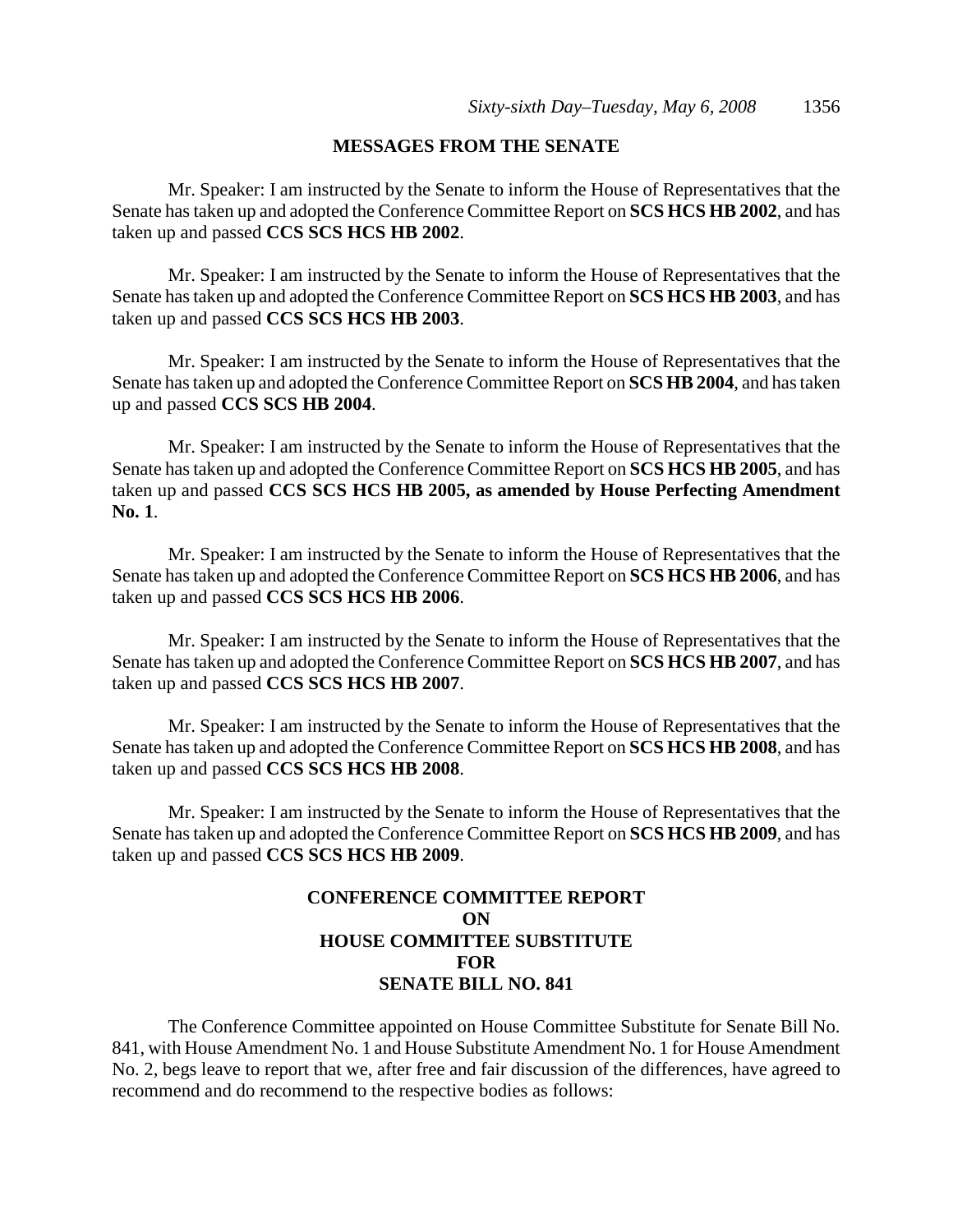1. That the House recede from its position on House Committee Substitute for Senate Bill No. 841, as amended;

2. The Senate recede from its position on Senate Bill No. 841;

3. That the attached Conference Committee Substitute for House Committee Substitute for Senate Bill No. 841, be Third Read and Finally Passed.

| FOR THE SENATE:     | FOR THE HOUSE:     |
|---------------------|--------------------|
| /s/ Bill Stouffer   | /s/ Neal St. Onge  |
| /s/ Dan Clemens     | /s/ Shannon Cooper |
| /s/ Jack Goodman    | /s/ Jay Wasson     |
| /s/ Wes Shoemyer    | /s/ Joe Fallert    |
| /s/ Victor Callahan | /s/ Tim Meadows    |
|                     |                    |

## **ADJOURNMENT**

On motion of Representative Tilley, the House adjourned until 10:00 a.m., Wednesday, May 7, 2008.

#### **COMMITTEE MEETINGS**

CONFERENCE COMMITTEE - APPROPRIATIONS Wednesday, May 7, 2008, 4:00 p.m. Senate Lounge. Executive session may follow. Public hearing to be held on: SCS HCS HB 2023

CONFERENCE COMMITTEE - APPROPRIATIONS

Thursday, May 8, 2008, 8:30 a.m. Senate Committee Room 2. Executive session may follow. Public hearing to be held on: SCS HCS HB 2023

CONSERVATION AND NATURAL RESOURCES Wednesday, May 7, 2008, 8:00 a.m. Hearing Room 4. Executive session may follow. Public hearings to be held on: SJR 45, SCS SB 1040, SCR 29

FISCAL REVIEW Wednesday, May 7, 2008, 8:30 a.m. Hearing Room 5. Any bills presented to this committee.

JOINT COMMITTEE ON LEGISLATIVE RESEARCH Thursday, May 8, 2008, 8:00 a.m. Hearing Room 3. Second Injury Fund reports continuation. Testimony from Attorney General's Office. Some portions of the meeting may be closed pursuant to Section 610.021.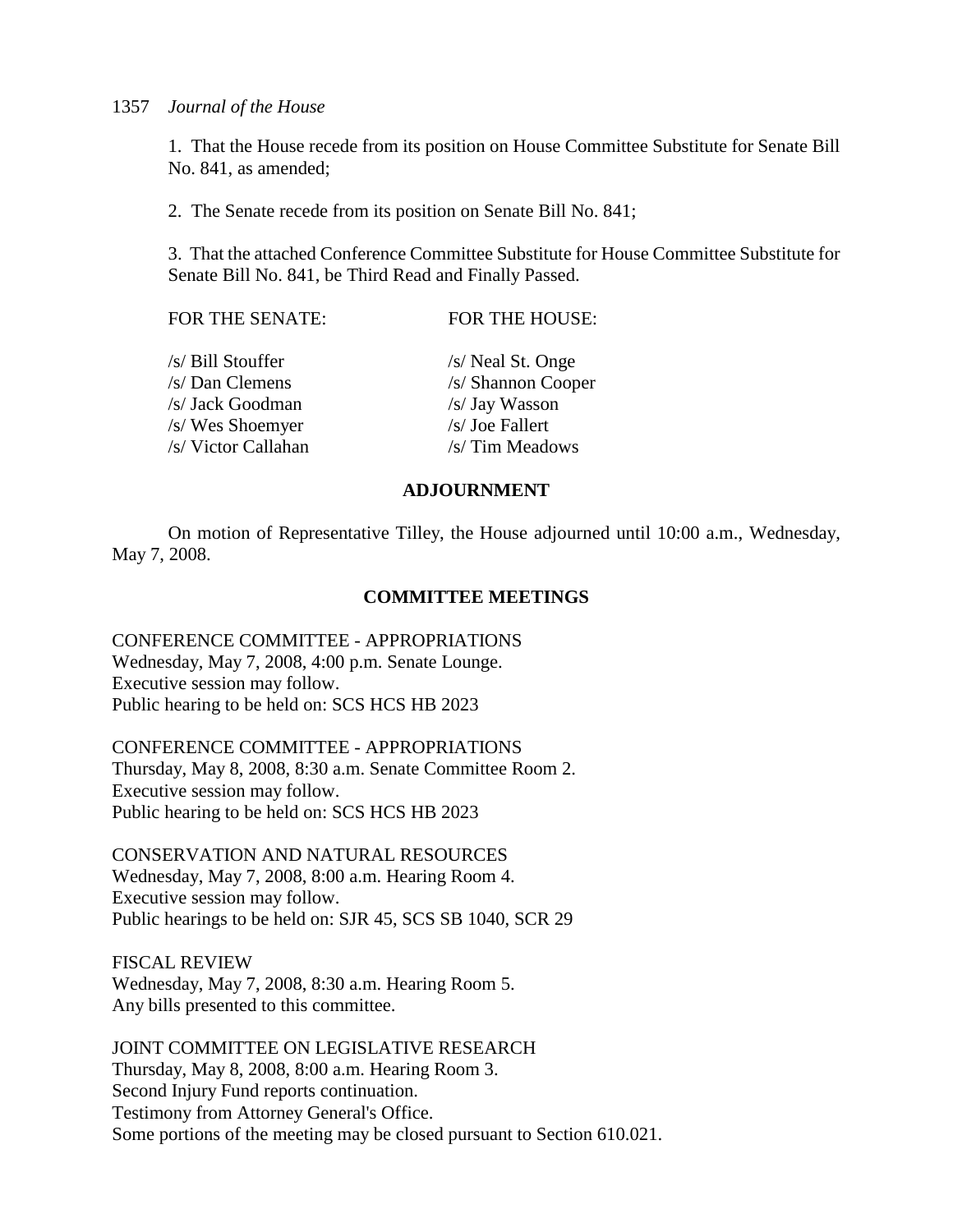RULES - PURSUANT TO RULE 25(21)(f) Wednesday, May 7, 2008, Hearing Room 7 upon morning recess. Executive session may follow. Public hearings to be held on: HCS SB 953, HCS#2 SS SCS SB 718, HCS SCS SB 732, HCS SCS SB 1081

SPECIAL COMMITTEE ON ENERGY AND ENVIRONMENT Wednesday, May 7, 2008, 9:00 a.m. Hearing Room 6. Executive session possible. Public hearing to be held on: SS SCS SB 738

SPECIAL COMMITTEE ON FAMILY SERVICES Wednesday, May 7, 2008, 8:00 a.m. Hearing Room 1. Executive session may follow. Public hearings to be held on: HB 2264, SS SCS SB 726

SPECIAL COMMITTEE ON HEALTHCARE TRANSFORMATION Wednesday, May 7, 2008, Hearing Room 6 upon morning recess. Executive session may follow. Public hearing to be held on: SS SCS SB 1283

SPECIAL COMMITTEE ON UTILITIES Wednesday, May 7, 2008, House Chamber south gallery upon morning recess. Executive session.

WAYS AND MEANS Wednesday, May 7, 2008, Hearing Room 3 upon morning recess. Executive session will be held.

# **HOUSE CALENDAR**

## SIXTY-SEVENTH DAY, WEDNESDAY, MAY 7, 2008

## **HOUSE JOINT RESOLUTIONS FOR PERFECTION**

|  | HCS HJR 48 - Cox |  |
|--|------------------|--|
|--|------------------|--|

 $(150 \text{ minutes}$  debate on Perfection)

2 HCS HJR 64 - Chappelle-Nadal

## **HOUSE BILLS FOR PERFECTION**

- 1 HCS HB 1836 Flook
- 2 HCS#2 HB 1886 Scharnhorst
- 3 HCS HB 1802 Wilson (130)
- 4 HB 2144 Whorton
- 5 HB 1535 Deeken
- 6 HB 1517 Cox
- 7 HCS HB 2112 Emery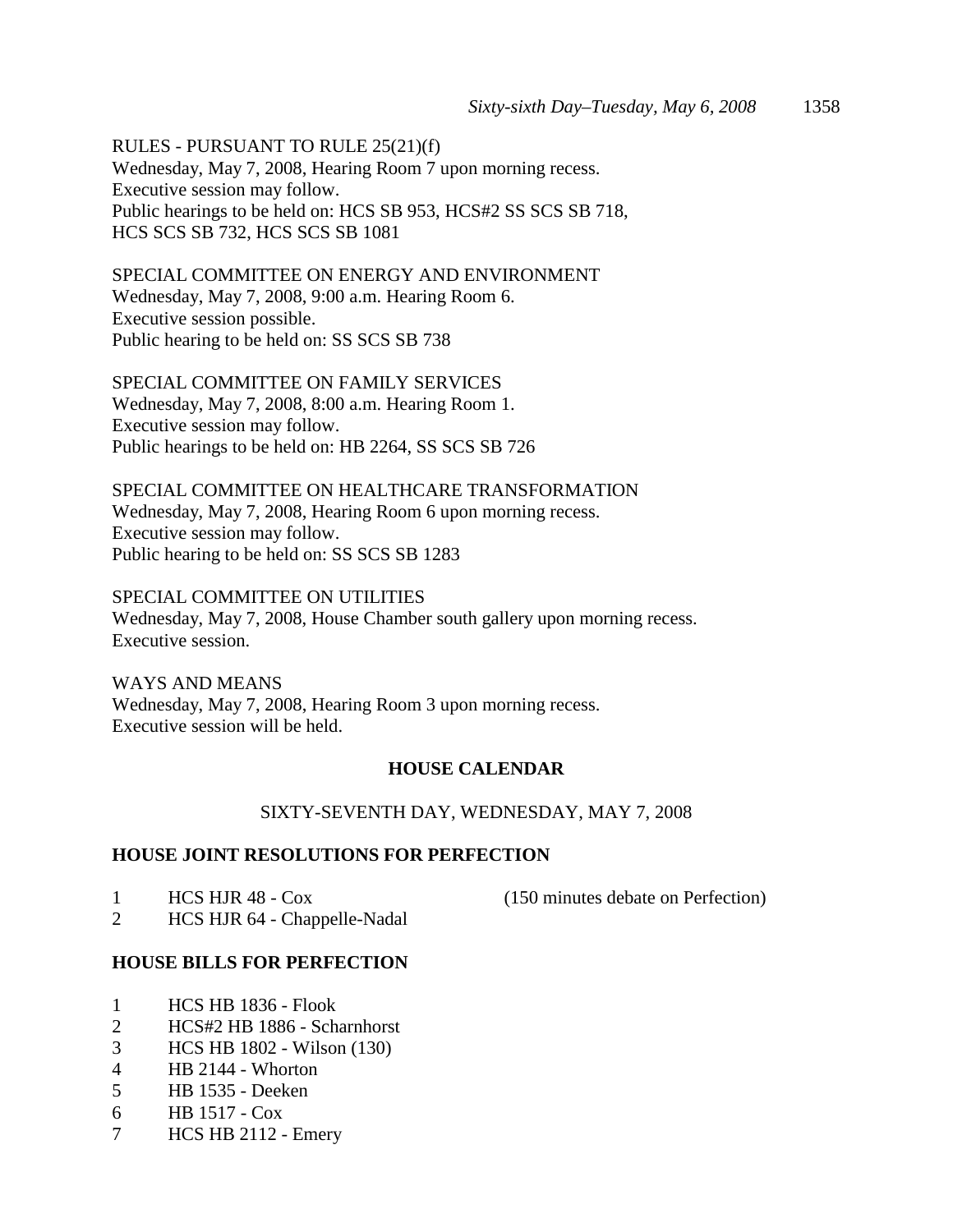| 8  | <b>HB</b> 1372 - McGhee                               |
|----|-------------------------------------------------------|
| 9  | HCS HB 1590 - Munzlinger                              |
| 10 | HCS HB 1504 - Walton                                  |
| 11 | <b>HCS HB 2156 - Grill</b>                            |
| 12 | <b>HCS HB 2159 - Grill</b>                            |
| 13 | <b>HB</b> 1562 - LeVota                               |
| 14 | HCS HB 2239 - Stevenson                               |
| 15 | HCS HB 1438 - Kelly                                   |
| 16 | HCS HB 1990, as amended, HA 2, pending - Wilson (130) |
| 17 | HCS HB 2110 - Dixon                                   |
| 18 | HCS HB 1723 - Franz                                   |
| 19 | <b>HCS HB 1745 - Robb</b>                             |
| 20 | <b>HB</b> 1764 - Parson                               |
| 21 | HB 1871 - Deeken                                      |
| 22 | HB 1934 - May                                         |
| 23 | HCS HB 1974 - Schlottach                              |
| 24 | HB 2207 - Hoskins                                     |
| 25 | <b>HB</b> 2514 - Weter                                |
| 26 | HB 1425 - Munzlinger                                  |
| 27 | HCS HB 1599 - Sater                                   |
| 28 | <b>HB</b> 1673 - Parson                               |
| 29 | HCS HB 1839 - Franz                                   |
| 30 | HCS HB 1857 - Schaaf                                  |
| 31 | HB 1954 - Dixon                                       |
| 32 | HB 2129 - Baker (123)                                 |
| 33 | HCS HBs 2189, 2208, 2178 & 2333 - Smith (14)          |
| 34 | HCS HB 2282 - Ervin                                   |
| 35 | HCS HB 2330 - Brandom                                 |
| 36 | HB 2343 - Wilson (130)                                |
| 37 | <b>HB</b> 2365 - Pratt                                |
| 38 | HB 2429 - Hunter                                      |
| 39 | HB 2458 - Jones (89)                                  |
| 40 | HCS HB 2508 - Ruestman                                |
| 41 | HCS HB 1794 - Deeken                                  |
| 42 | HCS HB 2354 - Portwood                                |
| 43 | HB 2404 - Hubbard                                     |
| 44 | HCS HB 2494 - Pollock                                 |
| 45 | HCS HBs 1736 & 2320 - Nolte                           |
| 46 | HCS HB 1468 - Pratt                                   |
| 47 | HCS HBs 1809 & 2173 - Ruzicka                         |
| 48 | HCS HB 2420 - Baker (123)                             |
| 49 | HCS HB 2421 - Meiners                                 |
| 50 | <b>HB</b> 2555 - Pearce                               |
| 51 | HB 1484 - Muschany                                    |
| 52 | HCS HB 1880 - Schaaf                                  |
| 53 | HCS HB 1884 - Quinn (7)                               |
|    |                                                       |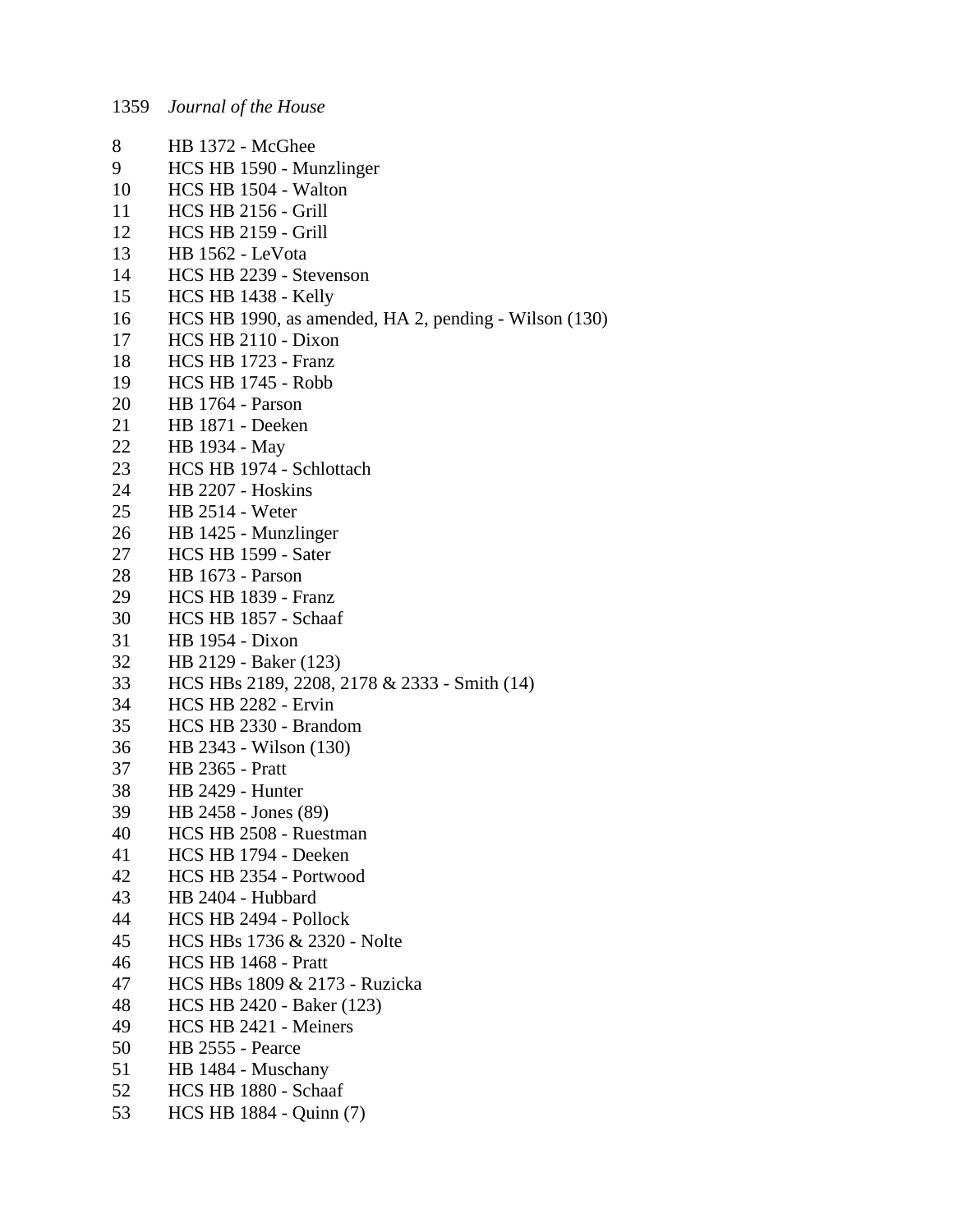- 54 HCS HBs 2281, 2489 & 2537 Cunningham (86)
- 55 HCS HB 2460 Emery

## **HOUSE BILLS FOR THIRD READING**

- 1 HCS HB 1929 Cooper (120)<br>2 HB 1957 Hughes
- 2 HB 1957 Hughes
- 3 HCS HB 1644, (Fiscal Review 5-01-08), E.C. Muschany

## **HOUSE BILLS FOR THIRD READING - CONSENT**

- 1 HB 1490 Deeken
- 2 HB 1572 Franz

## **SENATE BILL FOR SECOND READING**

## SCS SB 1170

## **HOUSE CONCURRENT RESOLUTIONS**

- 1 HCR 11, (3-05-08, Pages 421-422) Nolte
- 2 HCR 20, (4-23-08, Page 1123) Ervin
- 3 HCS HCR 27, (3-13-08, Pages 498-499) Curls

## **SENATE JOINT RESOLUTION FOR THIRD READING**

SS SCS SJRs 34 & 30 - Bruns

## **SENATE BILLS FOR THIRD READING - CONSENT**

- 1 HCS SCS SBs 753, 728, 906 & 1026 Swinger
- 2 HCS SB 723 Bruns
- 3 HCS SB 733 Bruns
- 4 HCS SCS SB 760 St. Onge
- 5 HCS SB 797 May
- 6 SB 801 Flook
- 7 HCS SB 820 Schieffer
- 8 SCS SB 850 Meiners
- 9 HCS SB 856 Fallert
- 10 SB 896 McGhee
- 11 SB 928 Schad
- 12 SB 936 Lembke
- 13 HCS SB 943 Schoeller
- 14 SCS SB 951 Spreng
- 15 SB 956 Hobbs
- 16 HCS SB 978 Pollock
- 17 SB 979 Dusenberg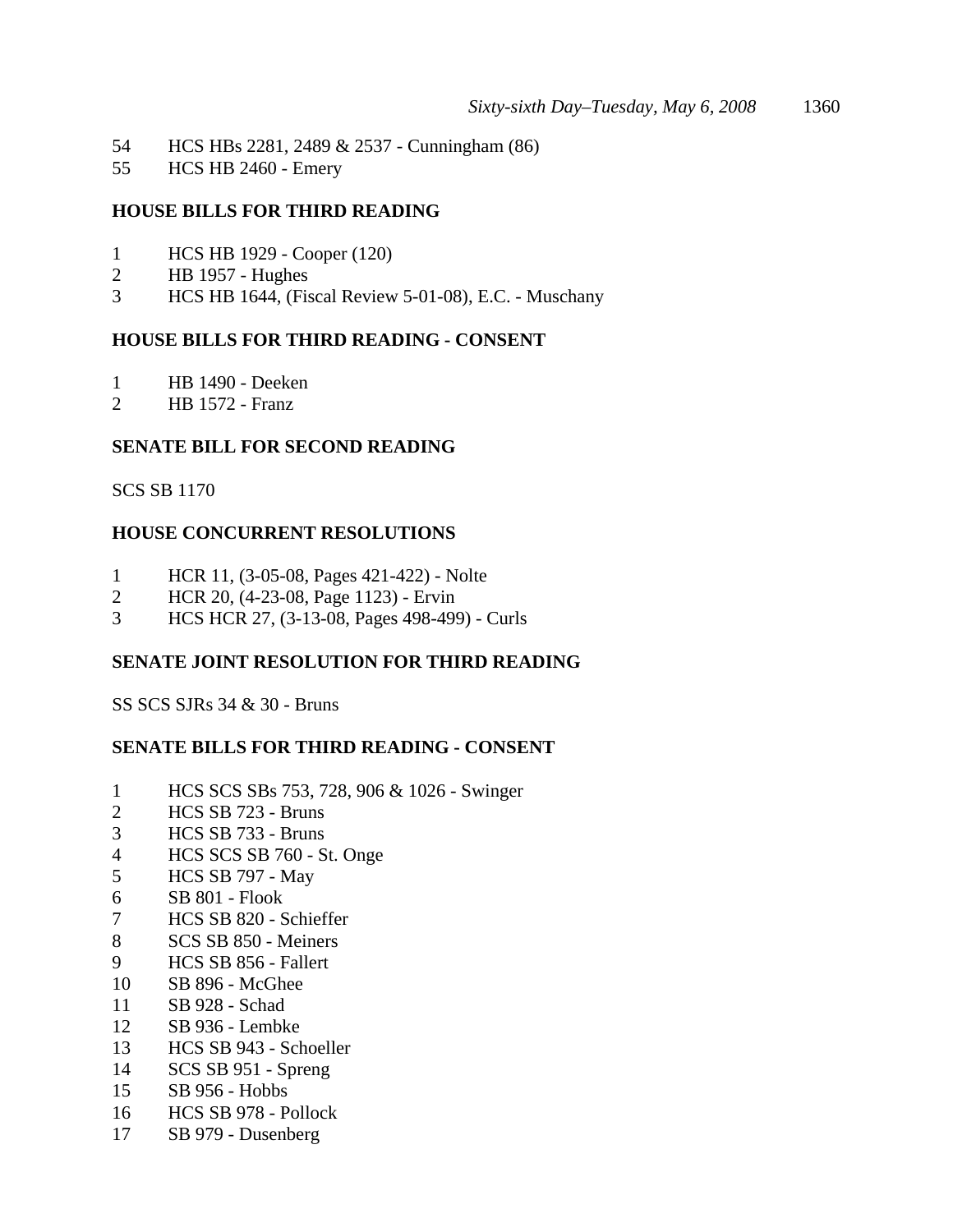- 18 SB 980 Flook
- 19 SB 991 Schlottach
- 20 SB 999 Parson
- 21 HCS SB 1002 Curls
- 22 HCS SCS SB 1008 Ervin
- 23 SCS SB 1009, E.C. Wasson
- 24 SB 1016 Pratt
- 25 HCS SCS SB 1033 Sutherland
- 26 HCS SCS SB 1039 Weter
- 27 SCS SB 1044 McGhee
- 28 SB 1061 Cooper (120)
- 29 SB 1073 Faith
- 30 HCS SCS SB 1131 Curls
- 31 HCS SB 1135 Curls
- 32 SCS SB 1150 Lembke
- 33 HCS SCS SBs 1153, 1154, 1155 & 1156 Viebrock
- 34 SCS SB 1168 Scharnhorst
- 35 SB 1177 Cooper (155)
- 36 SB 1187 Pollock
- 37 SB 1190 Wasson
- 38 SCS SB 1235 Pratt

## **SENATE BILLS FOR THIRD READING**

- 1 HCS SCS SB 942 Quinn (7)
- 2 HCS SB 1010 Stevenson
- 3 HCS SB 932 Grisamore
- 4 SB 955 Wildberger
- 5 SB 970 May
- 6 HCS SB 1175 Cox
- 7 HCS SS SCS SB 711 Sutherland
- 8 HCS SB 1288, E.C. Cooper (120)
- 9 HCS SCS SB 901 Hunter
- 10 SB 1038 Cox
- 11 SB 885 Cooper (120)
- 12 SS SCS SB 1059 Pearce
- 13 SCS SB 1157, E.C. Walsh
- 14 HCS SCS SBs 1034 & 802, E.C. Kraus
- 15 SS SCS SBs 714, 933, 899 & 758, E.C. Bruns
- 16 HCS SS SCS SBs 818 & 795 Smith (14)
- 17 HCS SCS SB 720, (Fiscal Review 5-06-08) Walsh
- 18 HCS SCS SBs 754 & 794 Lipke
- 19 HCS SCS SB 765, E.C. Schneider
- 20 SS SCS SB 768, (Fiscal Review 5-05-08) Scharnhorst
- 21 HCS SS SCS SB 778, (Fiscal Review 5-05-08) Cooper (155)
- 22 SCS SB 873 Pratt
- 23 HCS SCS SBs 930 & 947, (Fiscal Review 5-05-08) St. Onge